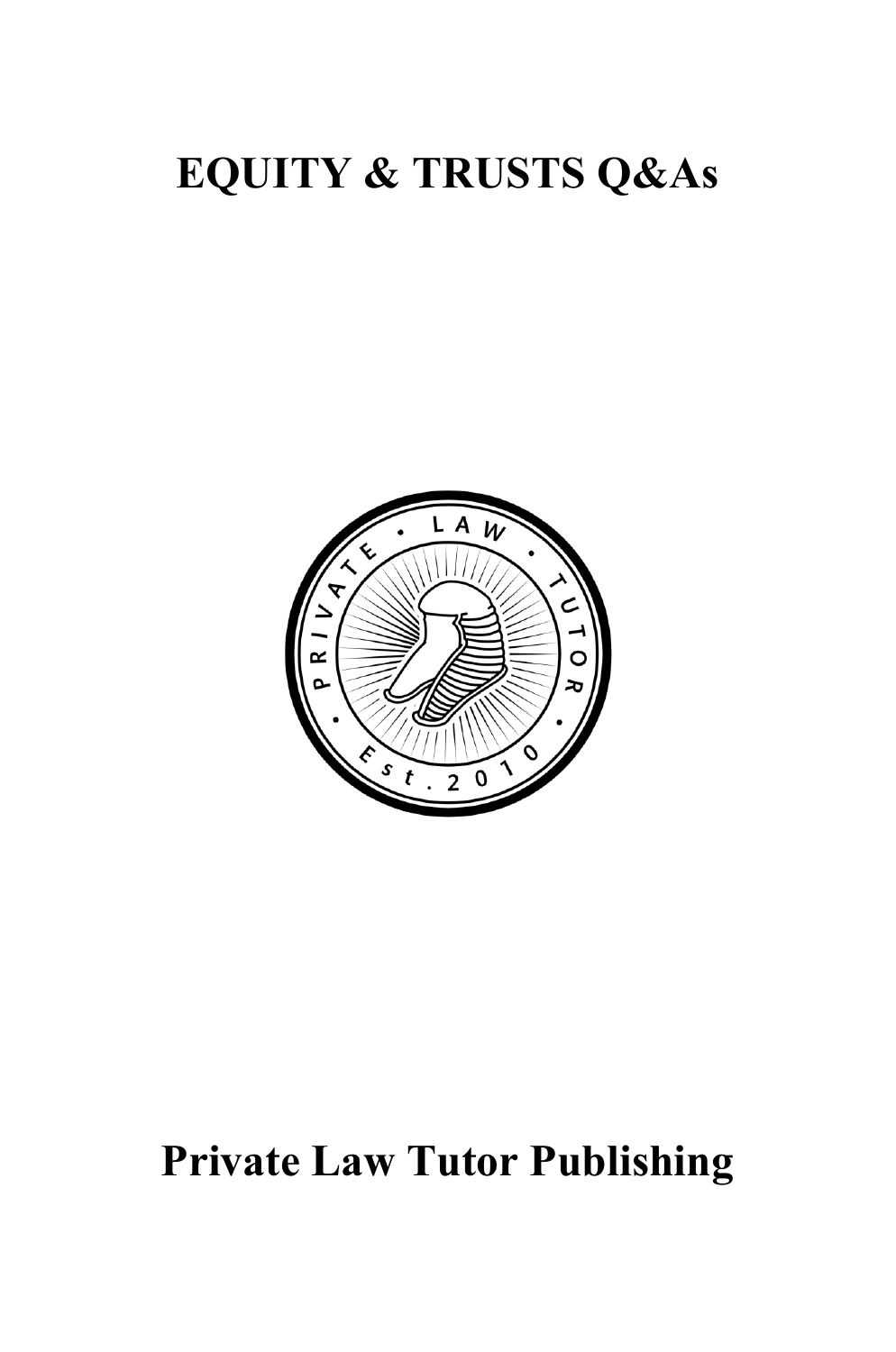You may have encountered different methods or formulas to help when advising a client in a mock scenario. One of example is the *IRAC* method or another is *Celo*. These are well documented and you can read about these. I never used them, because I had a method in my head that worked. It was not until I started teaching that I spoke about it. I call my method the "**Fact Law Sandwich**". Let me explain. If you are asked to advise a party as to their legal rights this is how you present it:

#### **FACTS** *GENERAL PRINCIPLE LAW* **APPLY TO FACTS**

In **Fact:** simply state what you have been told, this why you can never be accused of not considering the facts. In **General principle:** you simply state what the general rule of the relevant issue is. You express it as if you are speaking to a child who has no knowledge of law. In **Law**: you state "using the authority of…..and you go on to state which statute or case helps prove your point. Lastly in **Apply to Facts**: you apply the reasoning of the case to your factual scenario. Your advice will sound and look structured and professional. The reason it is called the "Fact Law Sandwich", is because the advice contains two outer layers of facts that sandwich the principle and law in the middle.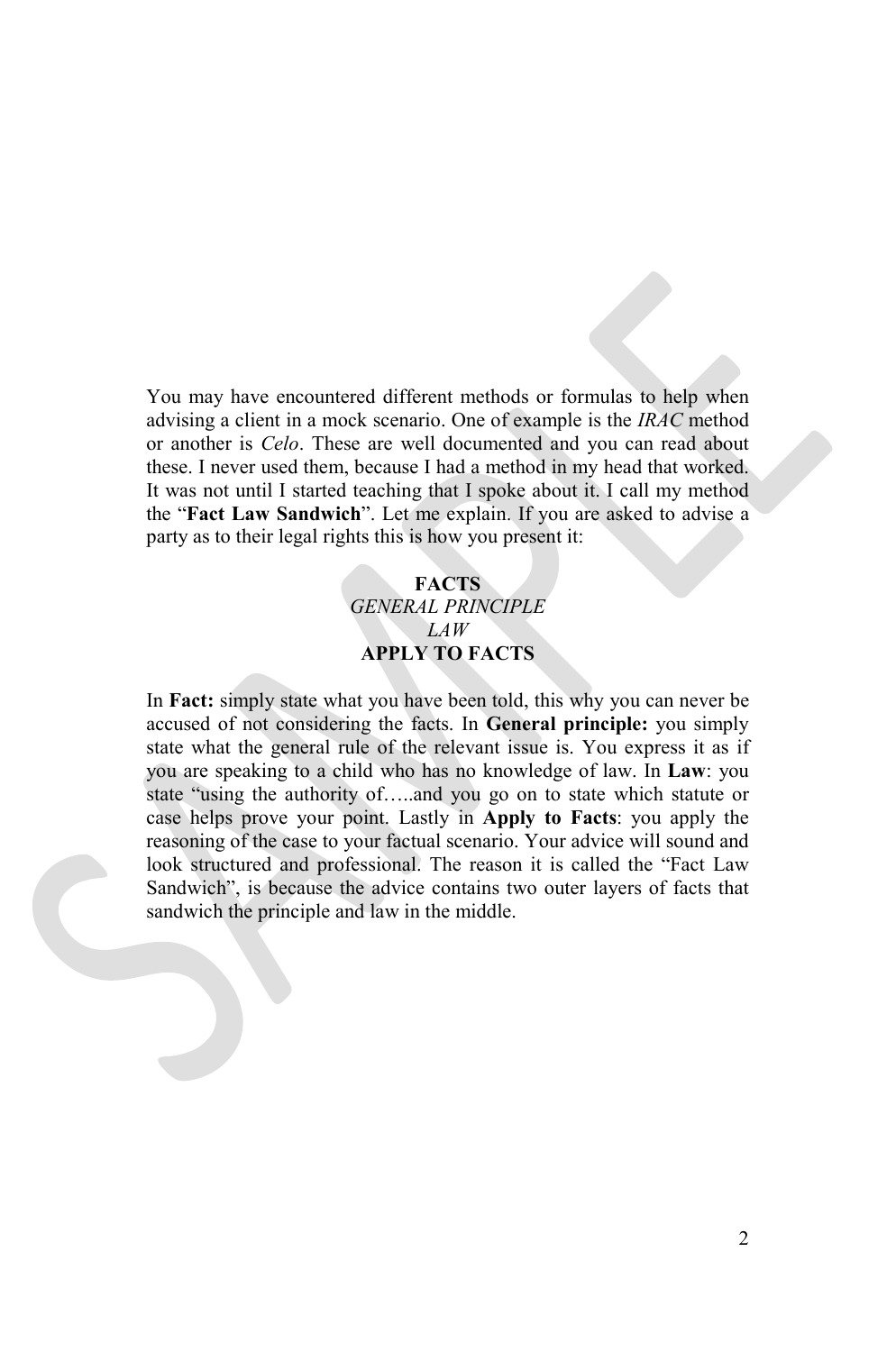#### **EQUITY & TRUSTS Q&As** Private Law Tutor Publishing

**Chapter 1 - Introduction to Equity**

- **Chapter 2 – Introduction to Trusts**
- **Chapter 3 - The Three Certainties**

**Chapter 4 – Formalities**

**Chapter 5 – Constitution**

**Chapter 6 – Purpose Trusts**

**Chapter 7 - Unincorporated Associations**

**Chapter 8 – Secret Trusts**

**Chapter 9 – Charitable Trusts**

**Chapter 10 –** *Quistclose* **trust**

**Chapter 11 - Trusts for Family Home**

**Chapter 12 - Fiduciary**

**Chapter 13 – Tracing**

**Chapter 14 - Equitable Remedies**

**Chapter 15 - Liability of Strangers**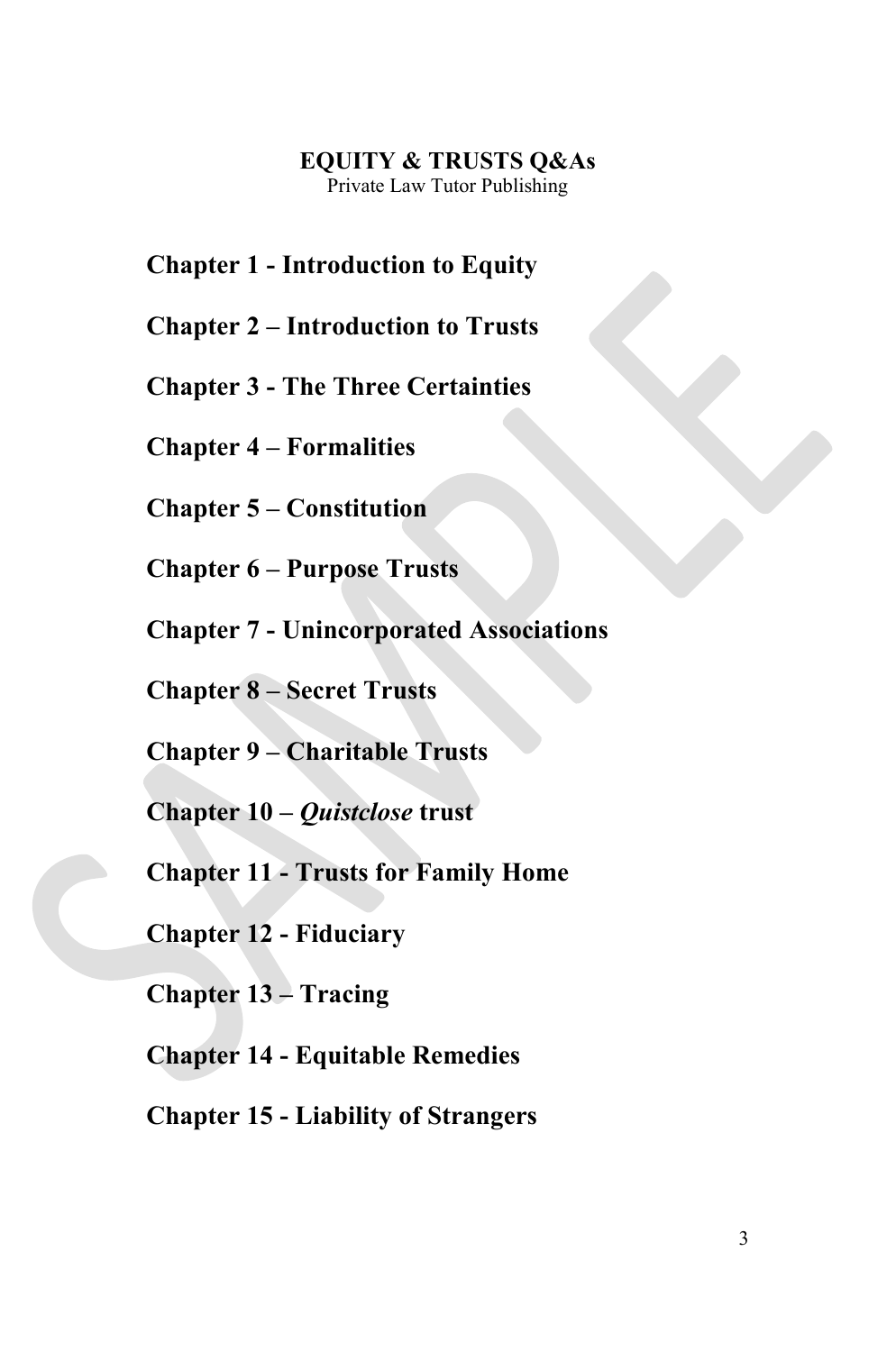# **Chapter 1 - Introduction to Equity**

#### **Essay Question**

What is Equity?

#### **Introduction**

Discussing what is equity, is just as wide as considering what is law. This is a vast environment of rules through which doctrines and principles are all rooted. The paper begins by attempting to define equity. It argues that the "key-stone of the whole arch" is that equity is fairness and good conscience. Therefore in order to answer this question this paper will first critically discuss equity as a parallel system to law. It does this to explain to the reader how equity was developed and how today equity has redeveloped from how it started many hundreds of years ago. This paper will then argue the doctrine of unconscionability is what the courts see when considering equity. It will critically highlight some examples of the courts use of unconscionability? This paper will then question whether the concept of unconscionability, (that we have argued supersedes equity) can be encompassed into one unifying concept? This paper will then go on to provide a conclusion of its findings, followed by a annotated bibliography.

### **What is equity?**

The philosophical idea of Equity can be traced back to Aristotelian ethics, wherein Aristotle questioned how fixed laws would be able to resolve unknown situations. The theory behind equity is that in order to find justice one must seek to do fairly unto one another and when the law is in conflict with acting equitable then equity should be the first priority. Aristole argued "*When the law speaks universally, then, and a case arises on it which is not covered by the universal statement, then it is right, where the legislator fails us and has erred by oversimplicity, to correct the omission-to say what the legislator himself would have said had he been present, and would have put into his law if he had known. Hence the equitable is just, and better than one kind of justice-not better than absolute justice but better than the error that arises from the*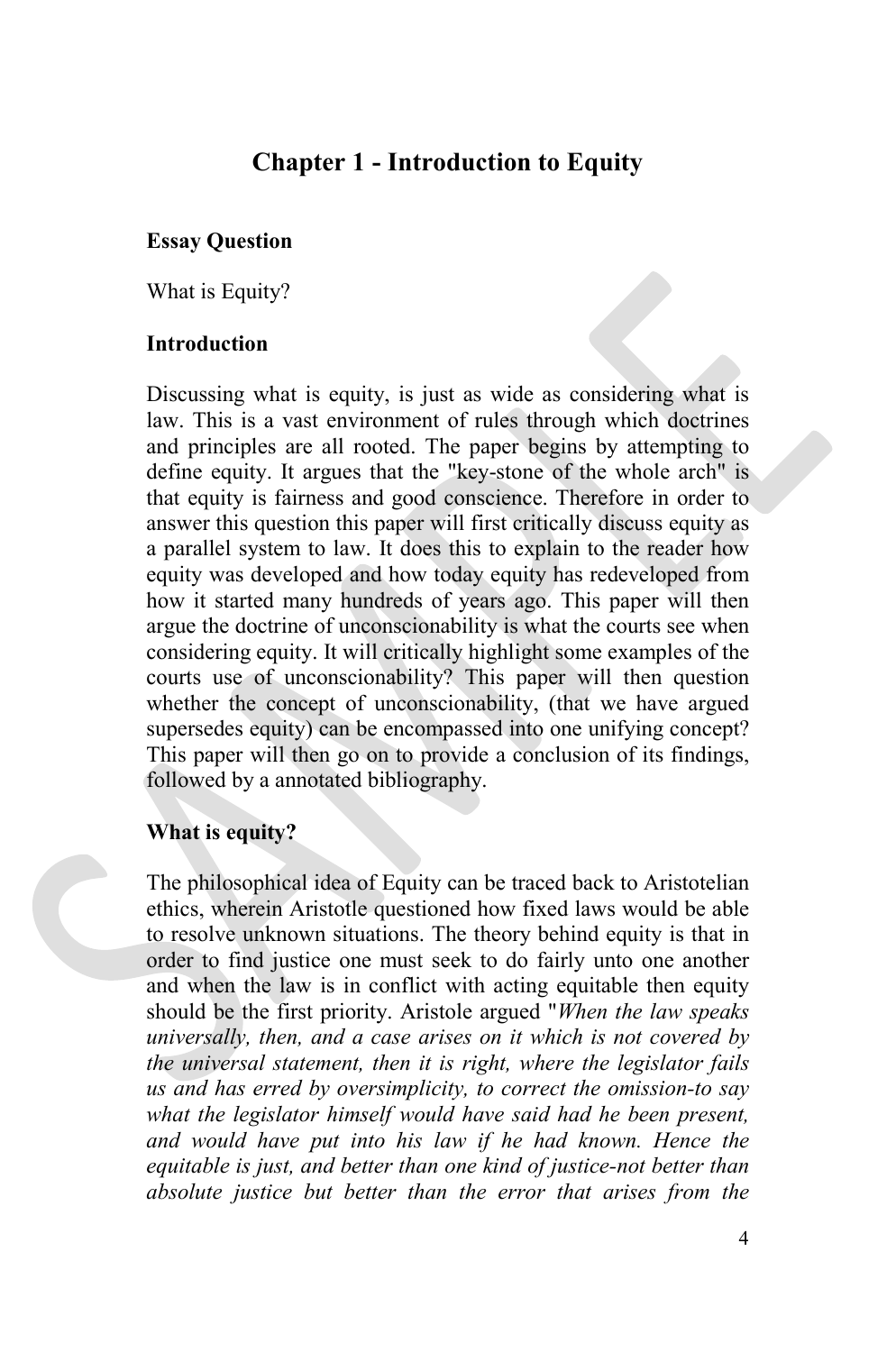*absoluteness of the statement"*. [1](#page-4-0) Aristotelian equity has been defined more precisely throughout history to come to represent what the equity courts of Britain which deal primarily in recompense for unjust enrichment. "*It is well-known that the source of one version of 'equity' is the concept of επιεκεια found in Aristotle's Nichomachean Ethics, where the idea is explained in terms of the difficulty of making general definite rules cover the indefinite range of possible factual situations. 'Equity' is then like the lead ruler allegedly invented in ancient Lesbos, which adapts the fixed measurements (the terms of the law) to the irregular stone (the particular situation).*"[2](#page-4-1) The increasing use of currency in the late 1300s forced contracts and courts to adjust the way that equity was decided in order to transform immesurable values into monetary awards.<sup>[3](#page-4-2)</sup>

Even in disagreements between judicial theorists of the 1600s the focus was still on equity. While Thomas Hobbes believed that judges should have a mostly free hand for finding equity when it is at odds with the law (or no law exists) Jeremy Bentham argued that equity could be found through an amending process for the law. Here we see the split between those who believe there is natural law and utilitarian theorists and shows in the way they believe judges should act.<sup>[4](#page-4-3)</sup> The jurisdiction of equity has expanded over time to include new classes of individuals to protect but ultimately still asks whether the weaker party has full knowledge of the agreement they are entering into.<sup>[5](#page-4-4)</sup> What we can conclude from this is what Snell argues, that the overarching thread through equity is *"Equity suffers no wrong without a remedy."*[6](#page-4-5)

<span id="page-4-2"></span>Thought on Insurance from the Thirteenth to the Seventeenth Century' (2001) 31(3) Journal of Medieval and Early Modern Studies 607 617

<span id="page-4-5"></span>*Use of Students and the Profession* (2<sup>nd</sup> edition Stevens & Haynes 1872)

<span id="page-4-0"></span>Aristotle, *Nicomachean Ethics* (W.D. Ross tr. 1<sup>st</sup> edn, Alex Catalogue 2000) 58

<span id="page-4-1"></span> $2$  Mike Macnair, 'Equity and Conscience' (2007) 27(4) Oxford Journal of Legal Studies 659, 660-661<br><sup>3</sup> Giovanni Ceccarelli 'Risky Business: Theological and Canonical

<span id="page-4-3"></span>James E. Crimmins 'Bentham and Hobbes: An Issue of Influence' (2002) 63(4) Journal of the History of Ideas 677 , 689

<span id="page-4-4"></span>Pawlowski, Mark, Unconscionability as a Unifying Concept in Equity; (2001-2003) 16 Denning L.J. 79, 80<br><sup>6</sup> E.H.T. Snell & J.R. Griffith, *The Principles of Equity: Intended for the*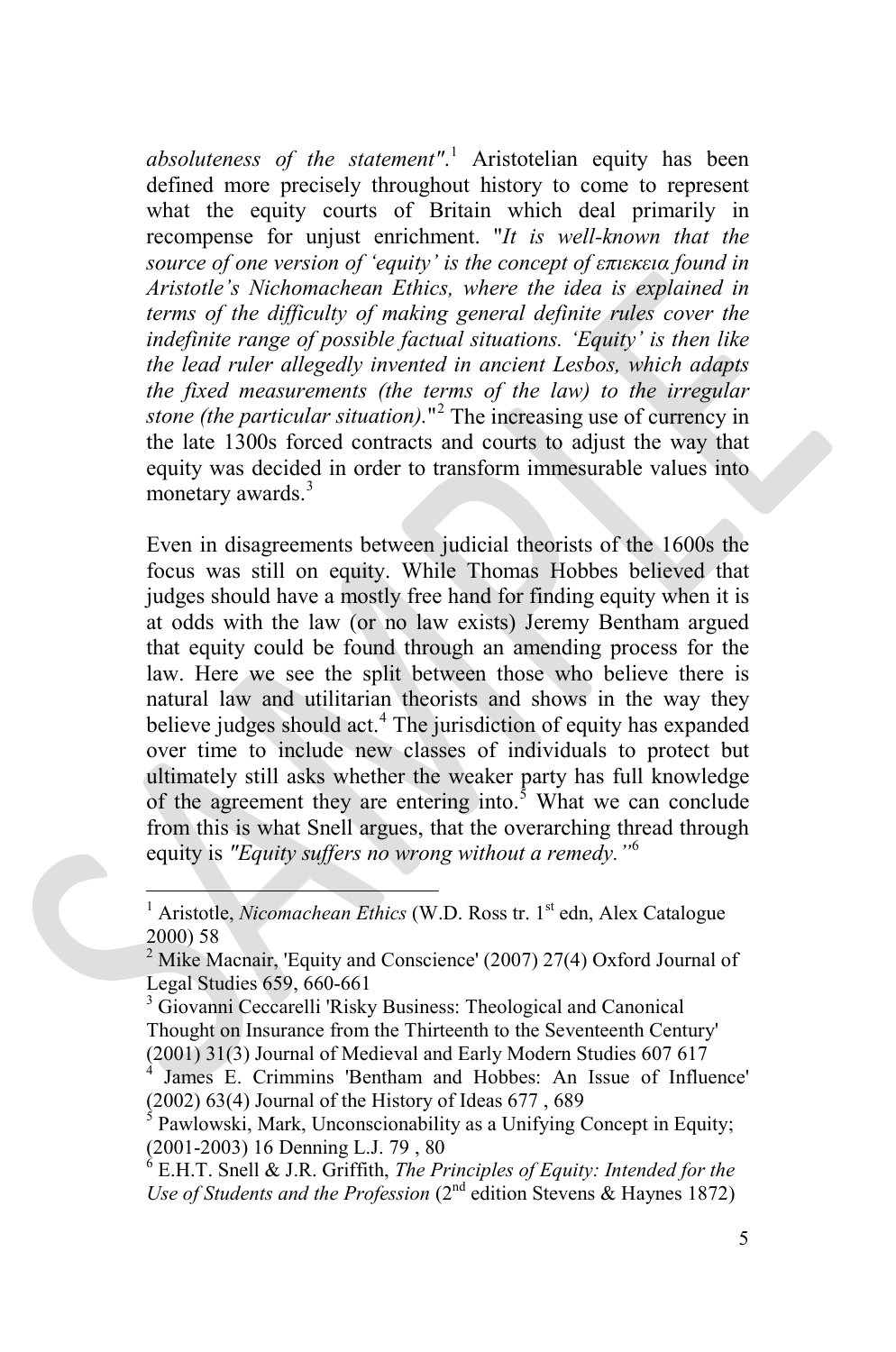#### **Equity a parallel system of law**

In English law there did at one time exist two parallel systems in the courts, namely the common law courts and the equitable or chancery courts. Whenever a dispute arose it would be allocated to the suitable court dependent on the dispute it concerned. This dual system developed over many hundred years. The general consensus was that the common law courts were not seen to be doing justice. There was a time in legal history where the courts became rigid, very artificial, and the court would follow strict precedents and did not consider the real justice of the given case. It was thought at one time equity was part of a larger framework of jurisprudence centred on who or what had power over an individual's body.[7](#page-5-0) Practice emerged of claimants appealing to the Lord Chancellor who acted on behalf of the Crown. The custom that emerged was that the Lord Chancellor could overrule and dispel the decisions of the courts. These two systems of the common law and equity courts were fused over 150 years ago, in 1862. But still you find in English law the legacy of this traditional division – the legacy is that some rules of law are derived from the law dispensed in the common law courts, while other parts of the law derive from the law originally dispensed in the Chancery courts. This is the technical distinction between common law and equity. Today the common law and equity are both dispensed by all courts, and all courts will apply the rules wherever they have been derived. In fact these days the distinction has become blurred and the origin of these laws has ceased to be of any great importance. The significance of this is controversial because we see through writing a debate around whether this distinction should be preserved.<sup>[8](#page-5-1)</sup>

12

<span id="page-5-0"></span><sup>&</sup>lt;sup>7</sup> Virpi Mäkinen & Heikki Pihlajamäki 'The Individualization of Crime in Medieval Canon Law' (2004) 65(4) Journal of the History of Ideas 525 528

<span id="page-5-1"></span><sup>8</sup> James Oldham, A Profusion of Chancery Reform, [2004] Law and History Review and also depicted in Charles Dickens's *Bleak House*, Penguin Books, 1971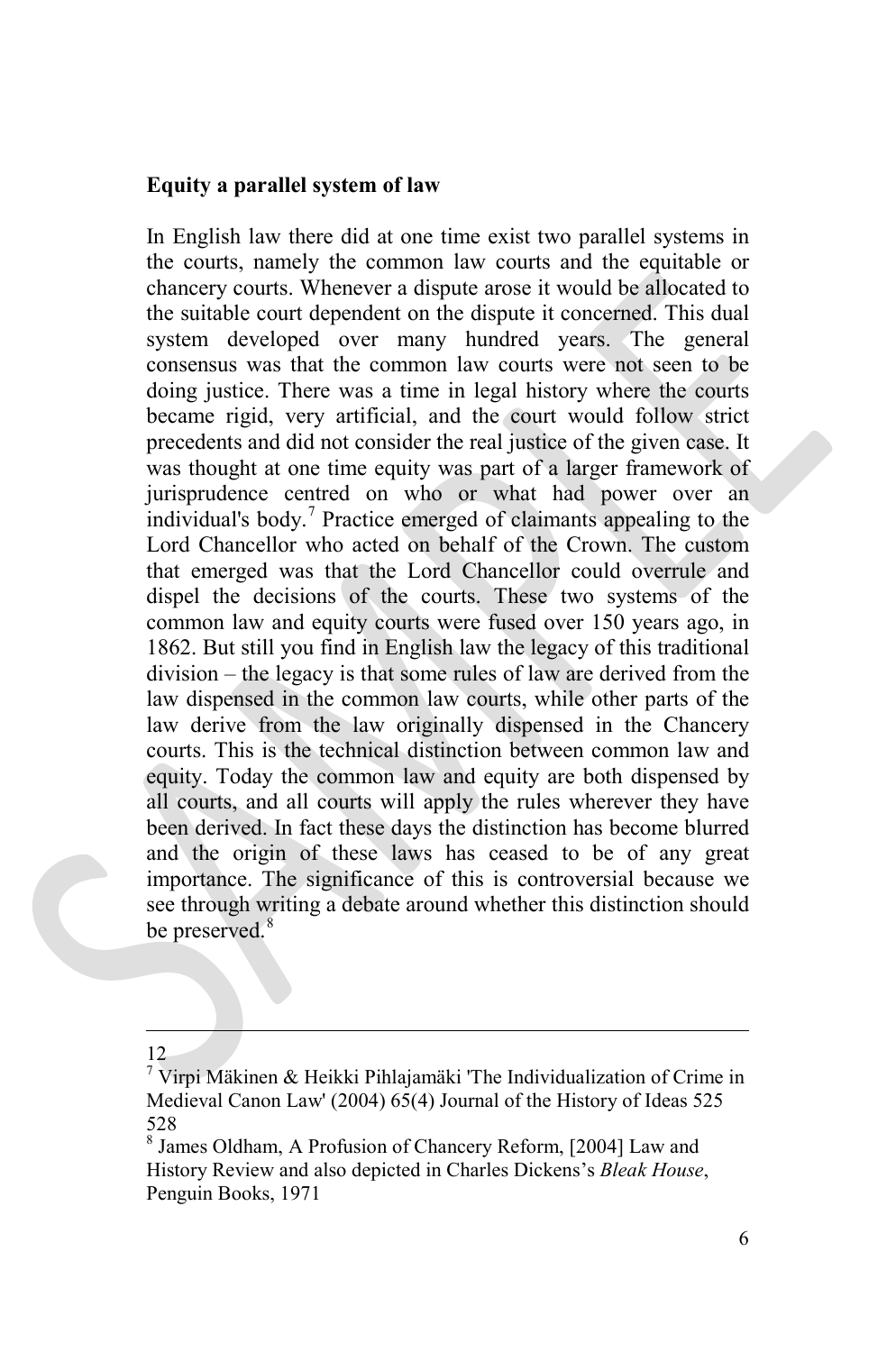#### **The Role of Conscience and Unconscionability**

The foundation of Equity can be reduced to 11 maxims. The goal in all cases is to make sure that no one is wronged without a remedy. Due to the historical construction of equity and it's nature within common law there is no one way to resolve questions of equity, just guidelines for resolving individual conflicts. Snell argues *"Each maxim often contains by implication what belongs to another. The cause of this incapability of logical division lies in the history of equity—that it arose not as one harmonious whole, the creation of one mind or one and the same period, but gradually developed in the course of five centuries, out of an idea vague and indefinite at first, to a comprehensive and admirable science."*[9](#page-6-0) One argument that can be raised is that equity is based on maxims which are lose and flexible concepts. The maxims are discretionary and judges may wish to apply them or not. Thus the shortcoming is that they do not provide certainty in the law, something more is needed. Lord Nottingham, Lord Keeper and Lord Chancellor from 1673 to 1682 are considered the father of modern equity law, developing a more specific interpretation of conscience for purposes of identifying intent as well as the different between public conscience and private conscience.<sup>[10](#page-6-1)</sup> Peter Millett in Article 'Equity - The Road Ahead' when describing the relationship of common law and equity remarked: *"The common law provides redress for breach of contract, and in order to do justice it may imply terms into existing contracts and even imply the existence of a contract; but Equity's approach is different. It is called into play, not by breach of contract express or implied, but by unconscionable conduct, and the duties which it enforces are those which it considers to be inherent in the relationship of the parties."[11](#page-6-2)* He is identifying *unconscionable conduct* as the trigger that will open the equitable determination. The central focus of equity law is distinct from common law in that the consent of the

<span id="page-6-0"></span><sup>9</sup> E.H.T. Snell & J.R. Griffith, *The Principles of Equity: Intended for the Use of Students and the Profession* (2nd edition Stevens & Haynes 1872) 12

<span id="page-6-1"></span><sup>&</sup>lt;sup>10</sup> Dennis R. Klinck 'Lord Nottingham and the Conscience of Equity' (2006) 67(1) Journal of the History of Ideas 123, 124-125<br><sup>11</sup> Peter Millett (Lord Millett) in his article 'Equity - The Road Ahead'

<span id="page-6-2"></span><sup>[1995] 9</sup> Trust Law International 35 at 37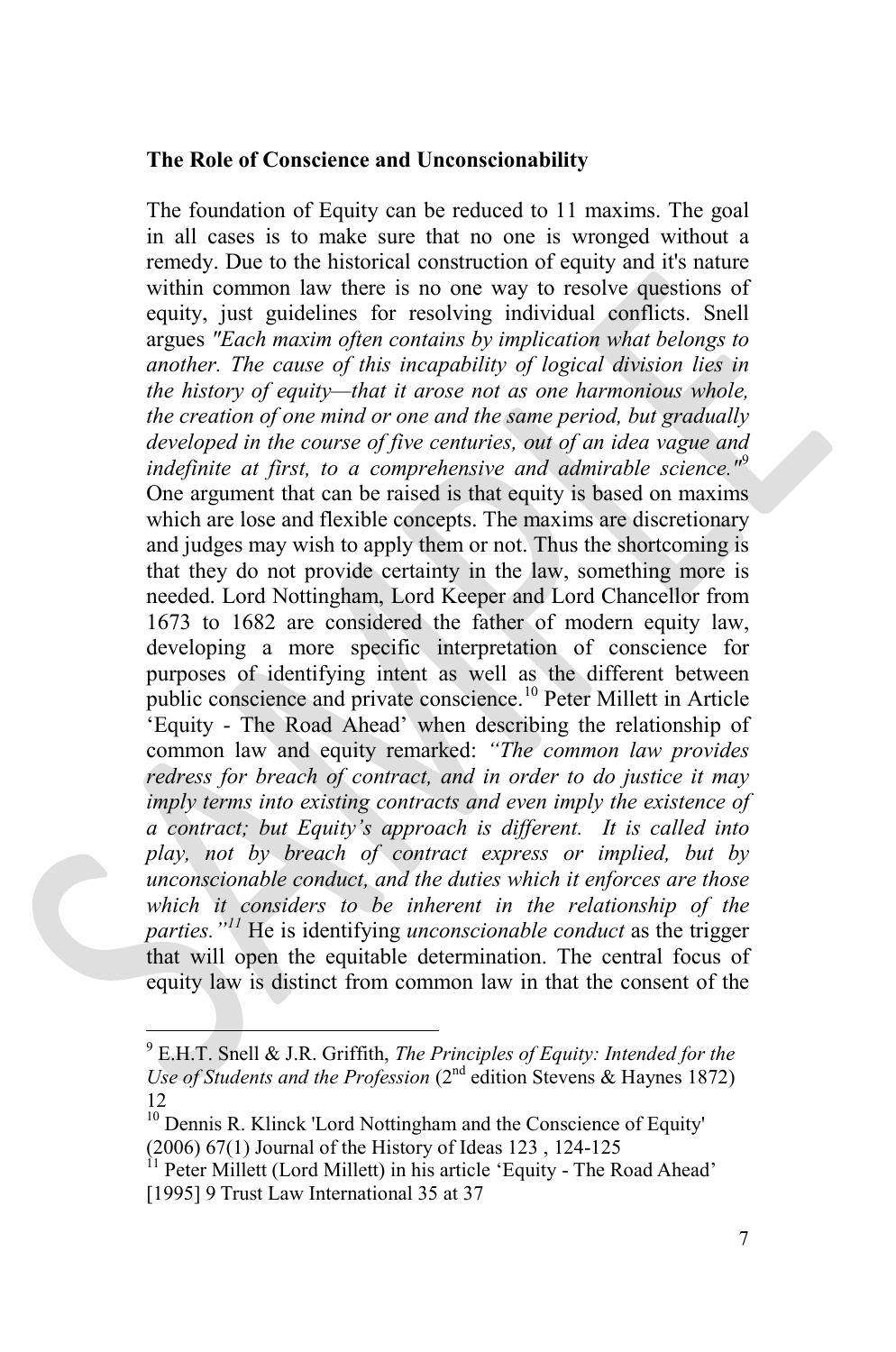weaker party is not the focus of equity law which instead focuses on the powerful party's intention. Peter Millet asserts *"The equitable doctrine differs significantly from the common law remedy for economic duress, with which it may be usefully be compared. The common law remedy looks at the means by which the consent of the weaker party was obtained; equity looks to the conduct of the stronger party to see if the transaction is one which he can maintain good conscience."[12](#page-7-0)* What is certain is the unconscionability concept is at the root of equity judgments and is the provision by which equity supersedes standard judicial  $decision-making.<sup>13</sup>$  $decision-making.<sup>13</sup>$  $decision-making.<sup>13</sup>$ 

#### **Examples of Unconscionability**

A case in which unconscionability is prominent is in the case of *Pennington & Breen v. Waine & others.*[14](#page-7-2) In this case the courts chose not to give effect the equitable maxim equity will not perfect an imperfect gift. Contrastingly it can be said the courts in this case allowed equity to extend the doctrine that exists to do justice in a case at the cost of certainty. The facts of *Pennington* are Ada Crampton wished to bestow 400 shares on her nephew, Harold. She wanted to do this because she wanted him to sit as a director on the board, for which he needed to be a shareholder. She told Mr. Pennington, the company auditor, to execute a stock transfer form in respect of the shares, she wished to bestow. Ada told her nephew about the proposed transfer. Mr. Pennington in turn wrote to Harold and enclosed a 288A form and told Harold about the transfer 400 shares to him. Mr Pennington did nothing further and in the meantime Ada passed away. Harold argued even though legal title to the shares was not transferred to him, title in equity of the shares passed to him. Harold approached the courts for recourse and relied on the doctrine in *Re Rose*[15](#page-7-3)*.* Lord Evershed MR in *Re Rose* expressed the doctrine as: *"…the settlor did everything which, according to the nature of the property* 

<span id="page-7-0"></span><sup>&</sup>lt;sup>12</sup> Lord Justice Millett 'Equity—The Road Ahead' (1995-1996) 6 KCLJ 1

<span id="page-7-1"></span><sup>, 5-6&</sup>lt;br> $13$  Pawlowski, Mark, Unconscionability as a Unifying Concept in Equity; (2001-2003) 16 Denning L.J. 79, 81<br><sup>14</sup> [2002] 1 WLR 2075<br><sup>15</sup> [1952] EWCA Civ 4

<span id="page-7-2"></span>

<span id="page-7-3"></span>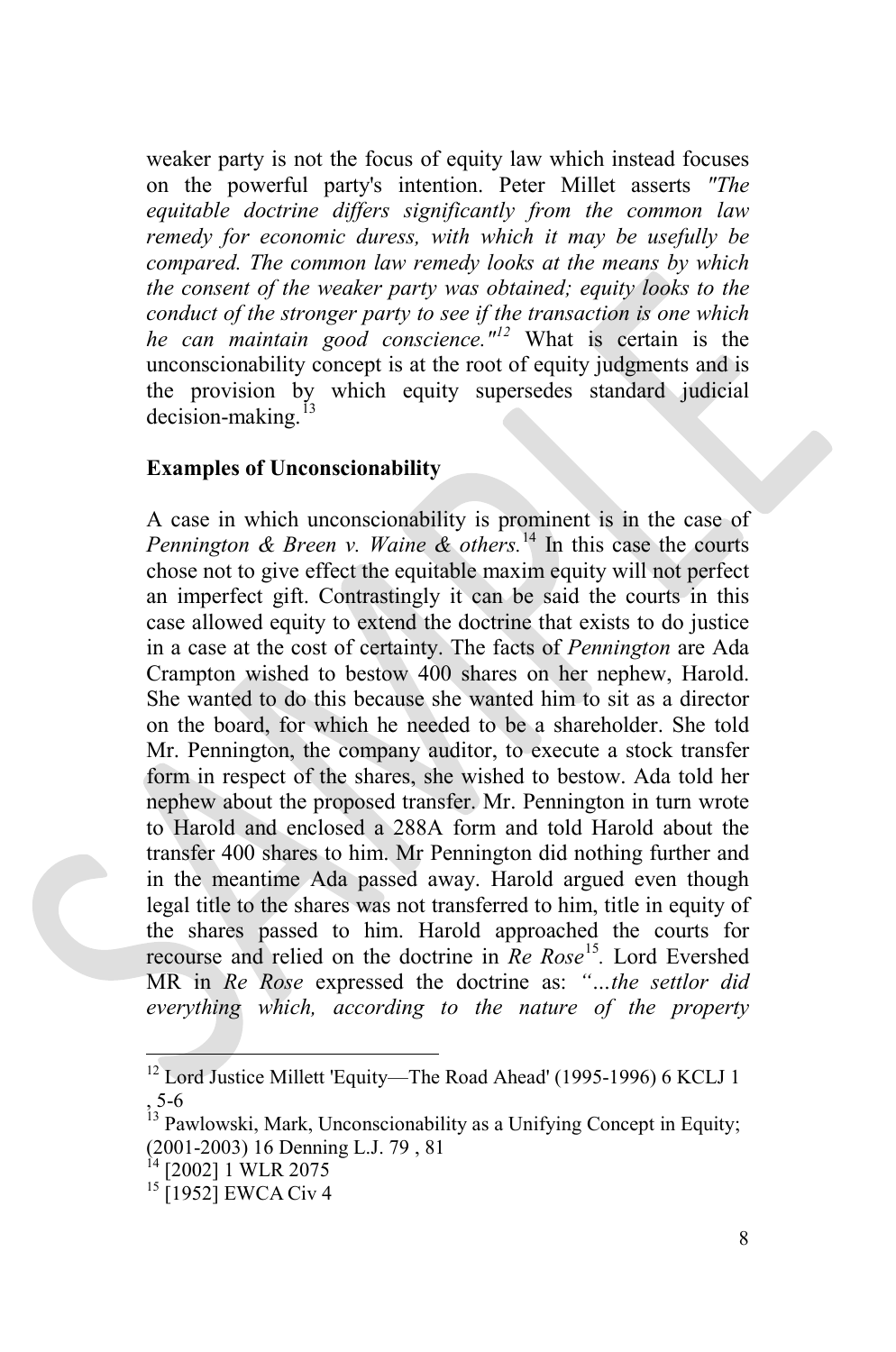*comprised in the settlement, was necessary to be done by him in order to transfer the property- the result necessarily negatives the conclusion that, pending registration, the settlor was a trustee of the legal interest for the transferee".* This means if a donor has done everything within their power to vest the legal interest in the shares to the donee, then this will be sufficient effort for the gift to pass. At first instance judge Howarth found in support for the donee Harold. There was no authority that *Re Rose* applied in such circumstances. What becomes apparent is that the judges are applying equitable principles without really having an understanding of the context in which *Re Rose* was created. The judge has done the opposite of what the equitable maxim says, equity will not perfect an imperfect gift. *Pennington* then came become the Court of Appeal on the grounds that trial Judge had erred.

Clarke LJ the minority in the Court of Appeal dismissed the appeal and felt the gift was valid and effective, without the donee having knowledge of the gift. Clarke LJ felt the delivery of share certificate or transfer form was not a precursor to the operation of the doctrine laid down in *Re Rose.* This view suggests equity will perfect the imperfect gift and transfer is not a prerequisite. The line of reasoning taken by Clarke LJ can be criticized because the decision means a merely completed transfer form will amount to an equitable assignment of shares. This suggests a disposition of legal interest can become satisfied by a valid disposition of the equitable interest. This has the effect of no longer leaving distinction. This is a broad application of *Re Rose*. This analysis ignores the principle in *Milroy v. Lord*<sup>[16](#page-8-0)</sup> which laid down three modes of making a voluntary settlement: (i) by transferring property directly to beneficiary, (ii) by transferring property to trustee to hold on trust; and (iii) by the settlor declaring himself the trustee. It is only when one of these methods is used and the gift fails that *Re Rose* can be employed. It is then you can ask the court to give effect to the gift by allowing assignment of the legal interest as a trust or constructive trust. It is argued the reason Clarke LJ erred in his approach was because he was applying a broad principle, the intricacies of which are hard to understand.

<span id="page-8-0"></span><sup>16</sup> [1862] EWHC J78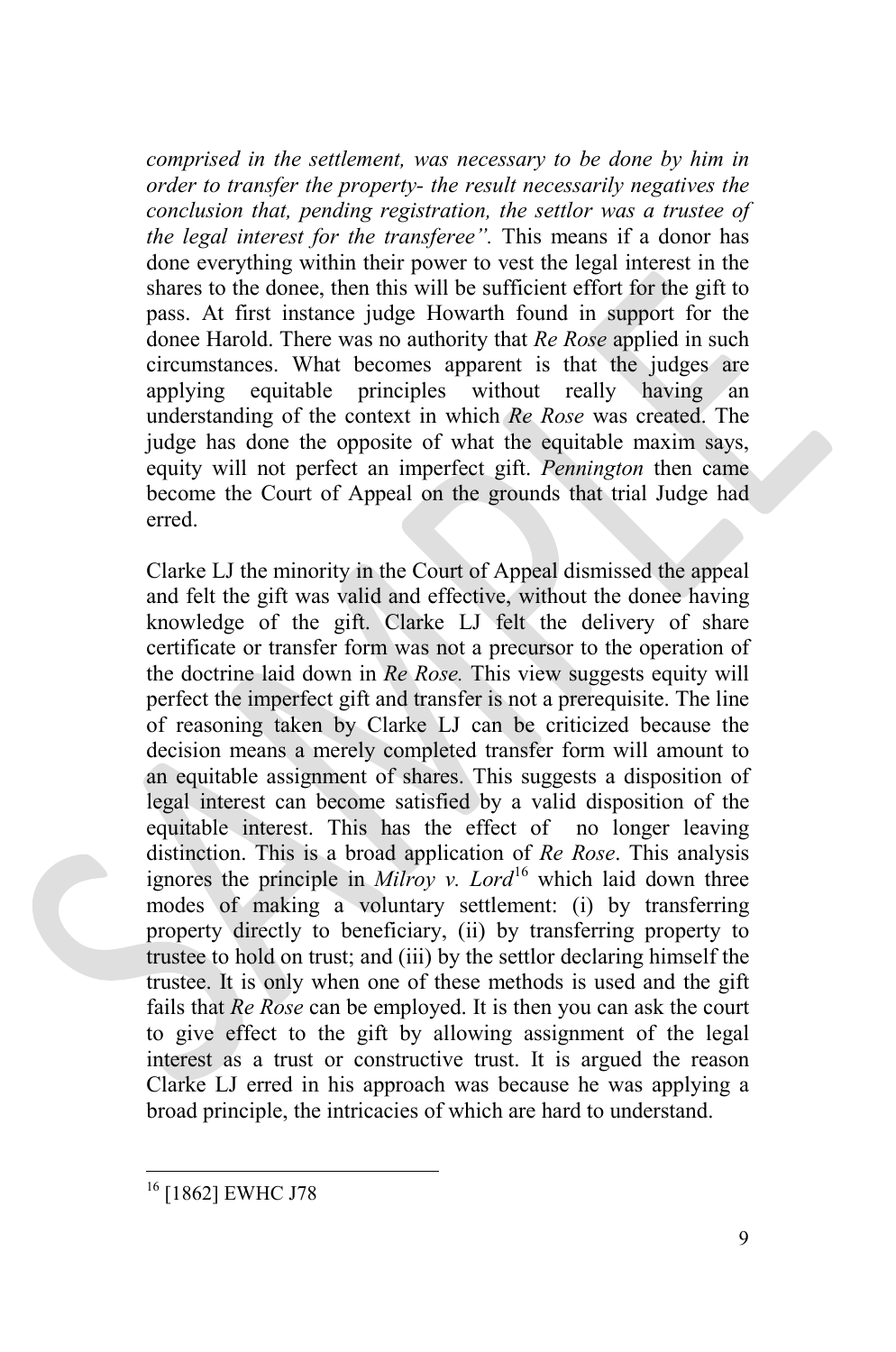The majority Arden LJJ and Schiemann LJ came to the same conclusion through different analysis. They reasoned that the principle is *"the donor will not be permitted to change his or her mind if it would be unconscionable, in the eyes of equity, vis a vis the donee to do so".* This introduced the concept of unconscionability. This concept is used to highlight that it would be unfair and unreasonable for Ada to have changed her mind and revoke the transfer of the shares to Harold. This seems quite artificial, because this is never what Ada intended to do and the courts are using what she has not done (go back on her word) to perfect the gift. Moreover, she would not have been able to go back on her word because she had died. Professor Oakley refers to the addition of unconscionability into the reasoning as a *"wholly novel proposition".* He goes on to say *"this decision seems to have been based on a complete misunderstanding of the decision of the Privy Council in Choithram v Pagarani"* which held where a settlor is also a co-trustee his declaration of trust if not properly constituted remains effectual. The reasoning in *Choithram* sits in line with both *Re Rose* and *Milroy v. Lord*.

#### **Unifying Concept in Equity**

Other areas where unconscionability arises is areas where there is inequality. Examples include undue influence, where there is evidence there has been coercion over the weaker party.<sup>[17](#page-9-0)</sup> Alternatively we can see the presence of unconscionability in the idea of going back on one word, in the development of the common intention constructive trust.<sup>[18](#page-9-1)</sup> It also long been debated (along with unjust enrichment) to be a key feature in the emergence of a constructive trust.<sup>[19](#page-9-2)</sup> There are many cases where the courts have raised the concept of conscience and the prevention of unconscionablity.<sup>[20](#page-9-3)</sup> The next logical question then is whether

<span id="page-9-2"></span>Sydney Law Review 87-112 and Dewar, John L., The Development of the Remedial Constructive Trust, (1982-1984) 6 Est. & Tr. Q. 312<br><sup>20</sup> *Taylors Fashions Ltd v Liverpool Victoria Trustees Co Ltd* [1982] QB

<span id="page-9-0"></span><sup>&</sup>lt;sup>17</sup> Royal Bank of Scotland plc v Etridge (No 2) [2001] UKHL 44<br><sup>18</sup> *Pettitt v Pettitt* [1970] AC 777; *Gissing v Gissing* [1970] UKHL 3;

<span id="page-9-1"></span>*Lloyds Bank plc v Rosset* [1990] UKHL 14<br><sup>19</sup> Jensen, D. 'Reining in the Constructive Trust' Vol 32 (87) (2010)

<span id="page-9-3"></span><sup>133;</sup> *Boustany v Pigott* (1995) 69 P&CR 298; *Credit Lyonnais Bank*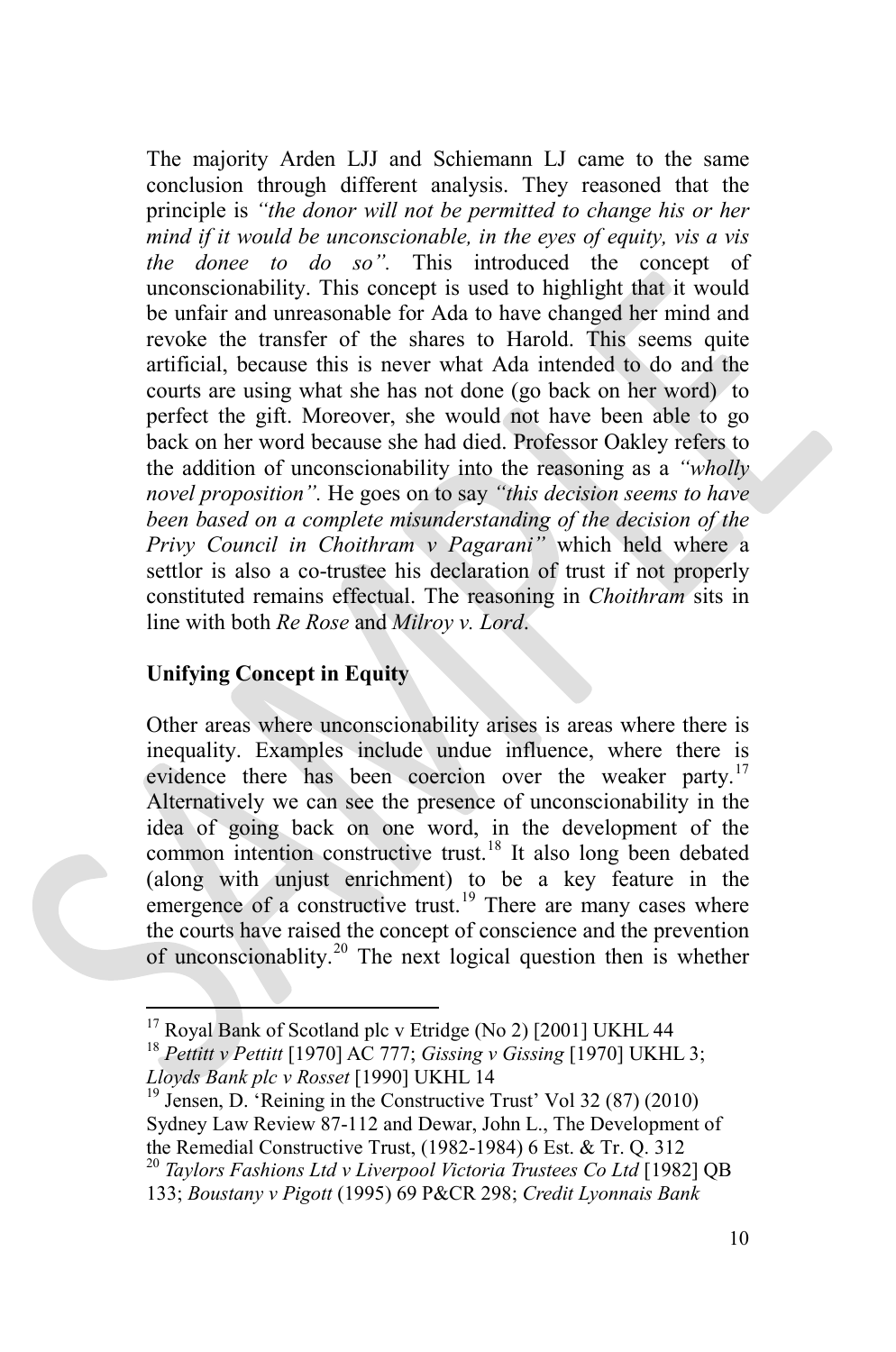unconscionability is a consistent and unified concept. There has been a discussion over whether doctrines such as undue influence and unconscionable bargain-making can be combined into one common doctrine. Ultimately, the only major difference is whether the intention of the more powerful party was to take advantage of their relationship.<sup>[21](#page-10-0)</sup> Halliwell argues that unconscionability is a hinge on which many equitable doctrines are triggered. She feels that unconscionability as a tool for the courts would be better utilized if it is understood as a principle on which equity operates. In turn she believes that unifying unconscionability will prove worthless and what is better is to understand how the doctrine can be better used as a basis for equitable activity.<sup>[22](#page-10-1)</sup> It is believed by some that forming a system by which equity judgements would be made, would destroy the purpose of equity law, however if equity is formalized only as a relational system, wherein the individual situation is the most important thing to evaluate then there is no risk of inequitable action happening as a result of the ruling. Dunn endorses this notion of unconscionability as providing a move toward a broad principle and away *"rigid definitions".* She feels this is the right tool for the modern age.<sup>[23](#page-10-2)</sup> Dunn goes on to argues *"For equity to develop in a meaningful way, the recognition of an organising principle of unconscionability, if accepted, cannot take place as before in a vacuum. The survival of equity depends not so much upon re-conceptualising past mistakes, as it does upon a reevaluation of the legal system as a whole."* [24](#page-10-3) Dunn argues the danger of equity doctrine is in the interpretation, once ideas like unconscionability become defined then all the things which qualify as unconscionable must be defined as well. Then the question arises as to whether an action is unconscionable in all situations. Ultimately the flexible method which equity offers enables it to

 *Nederland NV v Burch* [1997] 1 All ER 144; and *Gillett v Holt* (1998) The Times June 18

<span id="page-10-3"></span>Law Review 140-150, p 150

<span id="page-10-0"></span> $21$  Pawlowski, Mark, Unconscionability as a Unifying Concept in Equity; (2001-2003) 16 Denning L.J. 79 , 83-85 <sup>22</sup> *Margaret Halliwell*, Equity and Good Conscience in a Contemporary

<span id="page-10-1"></span>Context, London: Old Bailey Press, 1997, p 18<br><sup>23</sup> Dunn, A. 'Equity is Dead: Long Live Equity!' Vol 62 (1999) Modern

<span id="page-10-2"></span>Law Review 140-150, p 142<br><sup>24</sup> Dunn, A. 'Equity is Dead: Long Live Equity!' Vol 62 (1999) Modern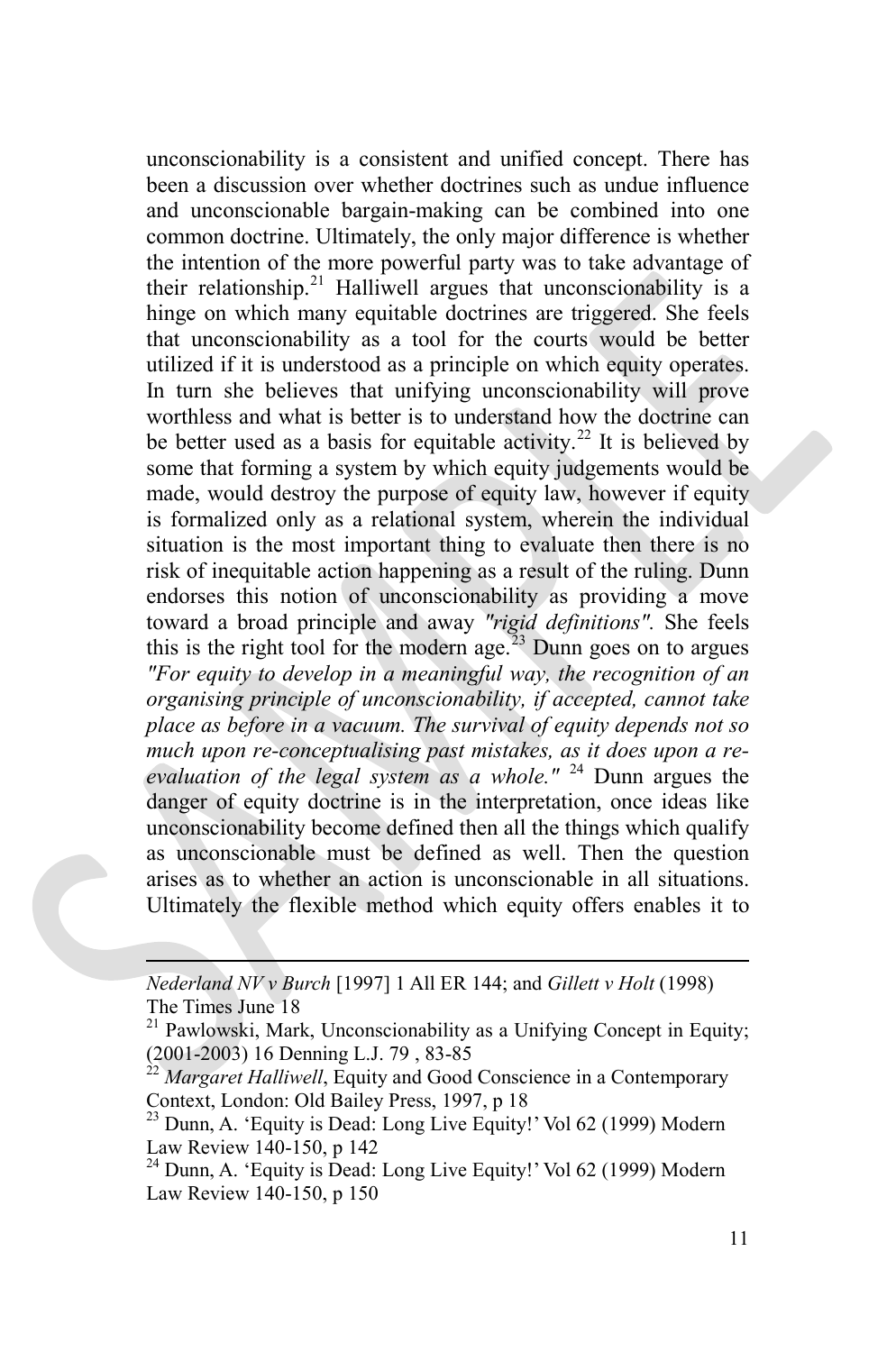provide justice in all situations.[25](#page-11-0)

## **Conclusion**

This paper has provided different views of leading academics and can conclude that the development of equity has been gradual and spanned over 150 years. Equity cannot be determined without having reference to hinges such as conscience, unconscionability, unjust enrichment. These concepts are import in doing justice in each individual case and cannot ignored when determining the question what is equity? Thus the question should be a wider one and that is can all of these concepts be unified under the heading of equity? The answer is no they cannot. All of the evidence suggests the concepts need to be left open and not formalized into a body of rules. Otherwise judges will be bound by them and this defeats the whole purpose for which equity was created and that is to do justice in each individual case.

<span id="page-11-0"></span><sup>&</sup>lt;sup>25</sup> Alison Dunn 'Equity is Dead. Long Life Equity!' (1999) 62(1) The Modern Law Review 140 , 144-145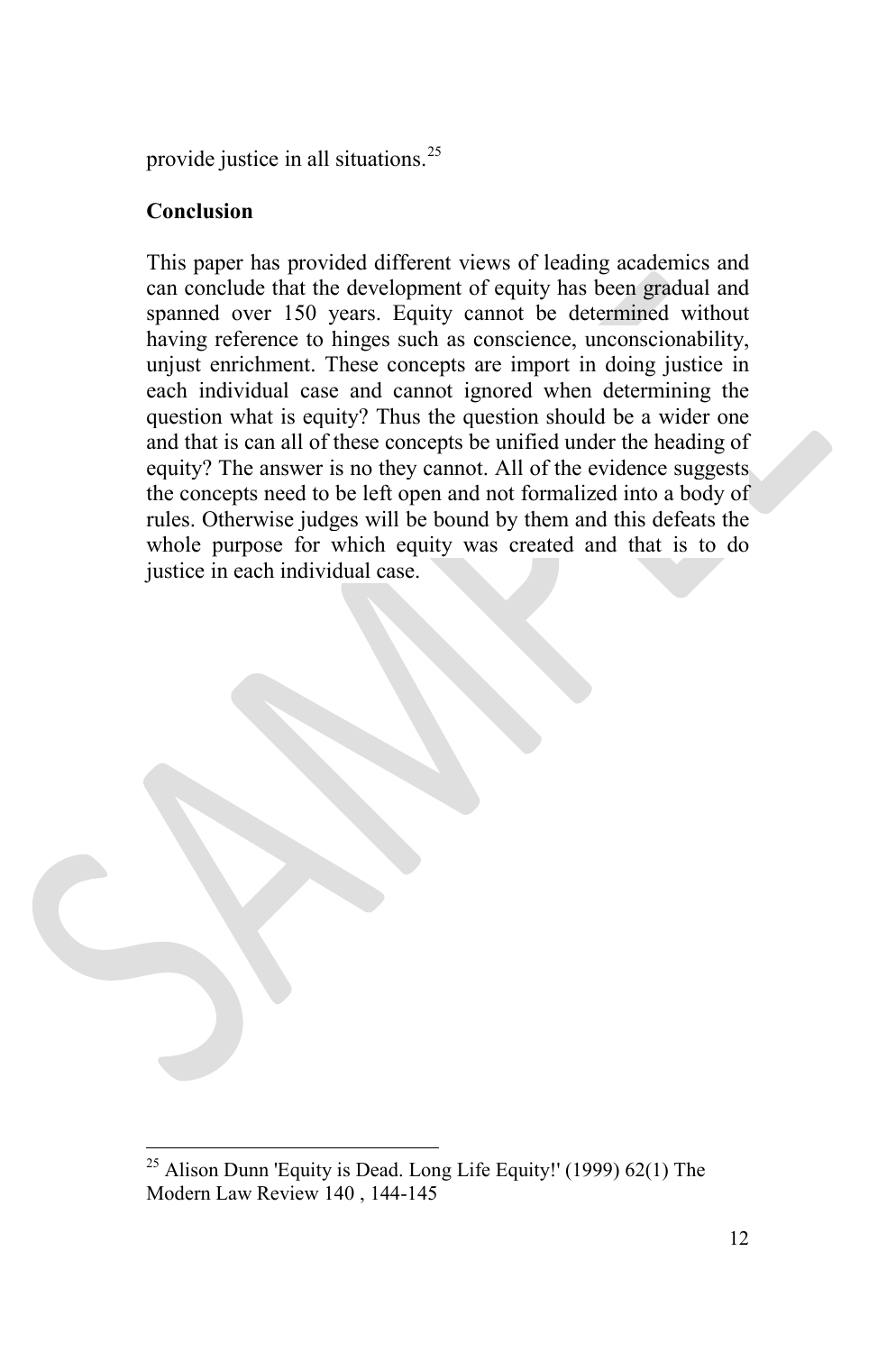# **Chapter 2 – Introduction to Trusts**

## **Essay Question**

What is a Trust and what are its principle applications?

#### **Answer**

### **Introduction**

First this paper will discuss what the exact nature of the trusts is? Furthermore, it will discuss whether we should continue on the premise that is can be exactly defined. Second this paper will critically examine the principle applications of the trust instrument. Last this paper will discuss the validity of the legacy in question 2.

### **What is a trust?**

The concept of trusts in parlance of property law has been a subject of several attempted definitions but none seem wholesome enough to encompass all the possible usages of trusts. This is largely because a trust has a range of possible applications and different variants of it exist. To seek to provide a generally workable definition of a trust will be impossible, since it will shallow, and incapable of reflecting other possible applications and types of trusts. This position was confirmed by Scott: *"Even if it were possible to frame an exact definition of a legal concept, the definition would not be of great practical value."*[26](#page-12-0)

In truth, instead of attempting to provide a wholesome definition for trusts, as Scott suggests it is better to describe the trust. To this end he opines that:

*"All that one can properly attempt to do is give such a description of a legal concept that others will know in a general way what one is talking about. It is possible* 

<span id="page-12-0"></span><sup>&</sup>lt;sup>26</sup> Culled from David Hayton and Marshall, Commentary and Cases on The Law of Trusts and Equitable Remedies, 2005, Sweet and Maxwell, 12th edition. page 4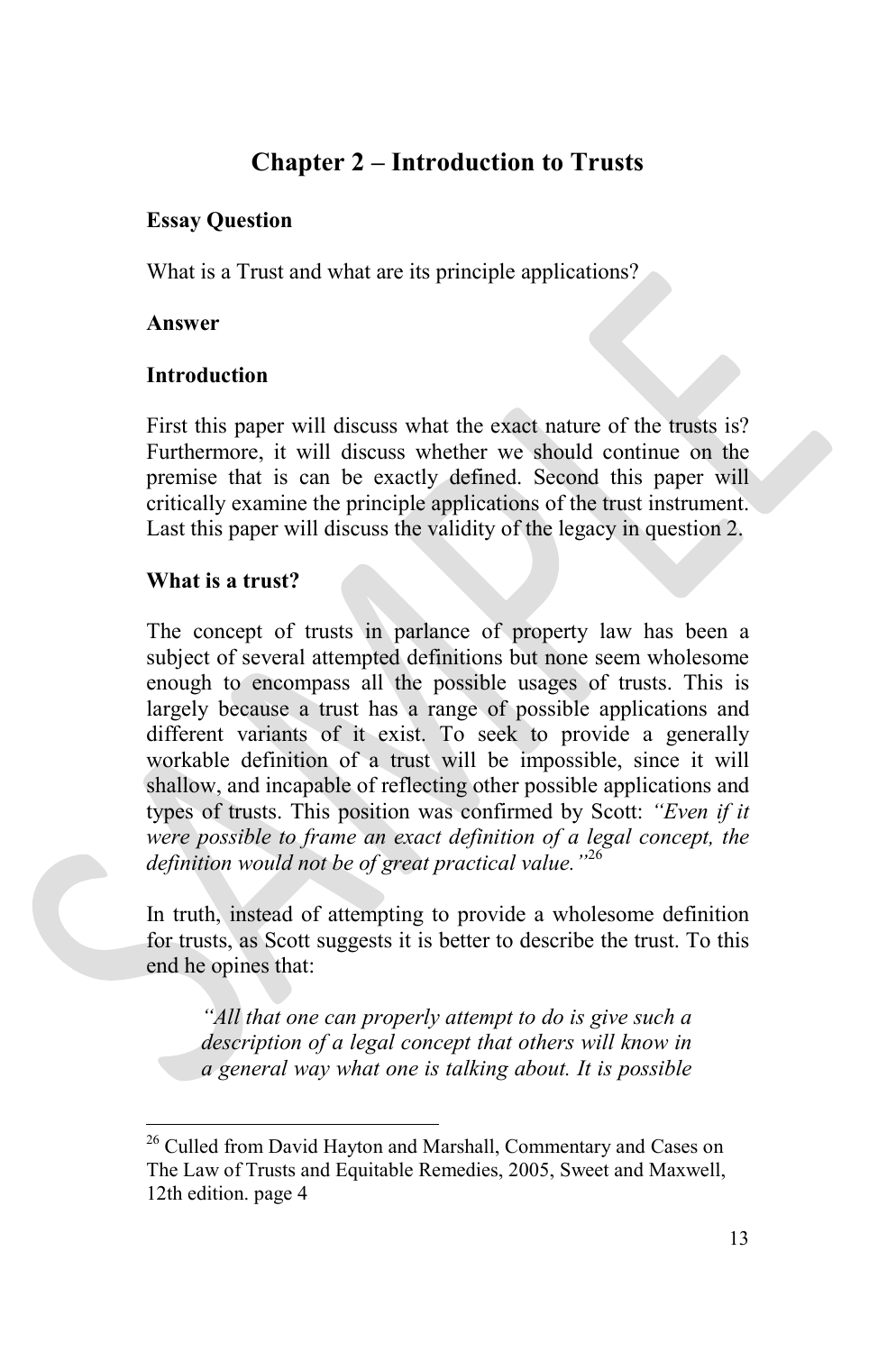*to state the principal distinguishing characteristics of the concept so that others will have a general idea of what the writers mean."*[27](#page-13-0)

This is exactly what Mayo J in *Re Scott* (an Australian case) did, and won academic embrace. He described trusts as referring to "*the duty or aggregate of accumulation of obligations that rest upon a person described as trustee*." [28](#page-13-1) He continued this description on the footing that the basis of the obligations lie in property held by one. Second that the capacity in which one holds this property by be one of confidence reposed by another, or where there is no specific oral or written instructions to hold it, or for some other necessary reason, to the extent that equitable principles ordain.

From Mayo J's encapsulated description one can glean a trust (.i.e. the holding by of property one for another) can be initiated by deliberate measures, such as where the transfer of property by A to B to hold for the benefit of C or for a particular purpose. This would be an express trust. This could be by oral instructions or written instructions. It can be inferred too from the summary of Mayo J's statement that where property is not given to another on an express understanding to keep, equity could still conjecture a trust where it thinks it necessary. Such trusts are considered imputed trusts. They could come in form of a constructive trust or resulting trust<sup>[29](#page-13-2)</sup>.

A constructive trust is one which arises from equity's consideration of circumstances surrounding a situation and deems it essential that property in issue be held on trust for an innocent person. This could be to prevent fraud as in *Bannister v*  **Bannister**,<sup>[30](#page-13-3)</sup> where there is non-conformity with formality requirement *Re* **Rose**<sup>[31](#page-13-4)</sup> or to prevent unconscionability as in

<span id="page-13-2"></span><span id="page-13-1"></span>

<span id="page-13-0"></span><sup>&</sup>lt;sup>27</sup> Ibid<br><sup>28</sup> [1948] SASR 193 at 168<br><sup>29</sup> Ross Grantham & Charles Rickett; On the Subsidy of Unjust Enrichment, Law Quarterly Review, 2001, 117(Apr), 273-299

<span id="page-13-3"></span> $\frac{30}{31}$  [1948] 2 All E.R. 133<br> $\frac{31}{19491}$  Ch 78

<span id="page-13-4"></span>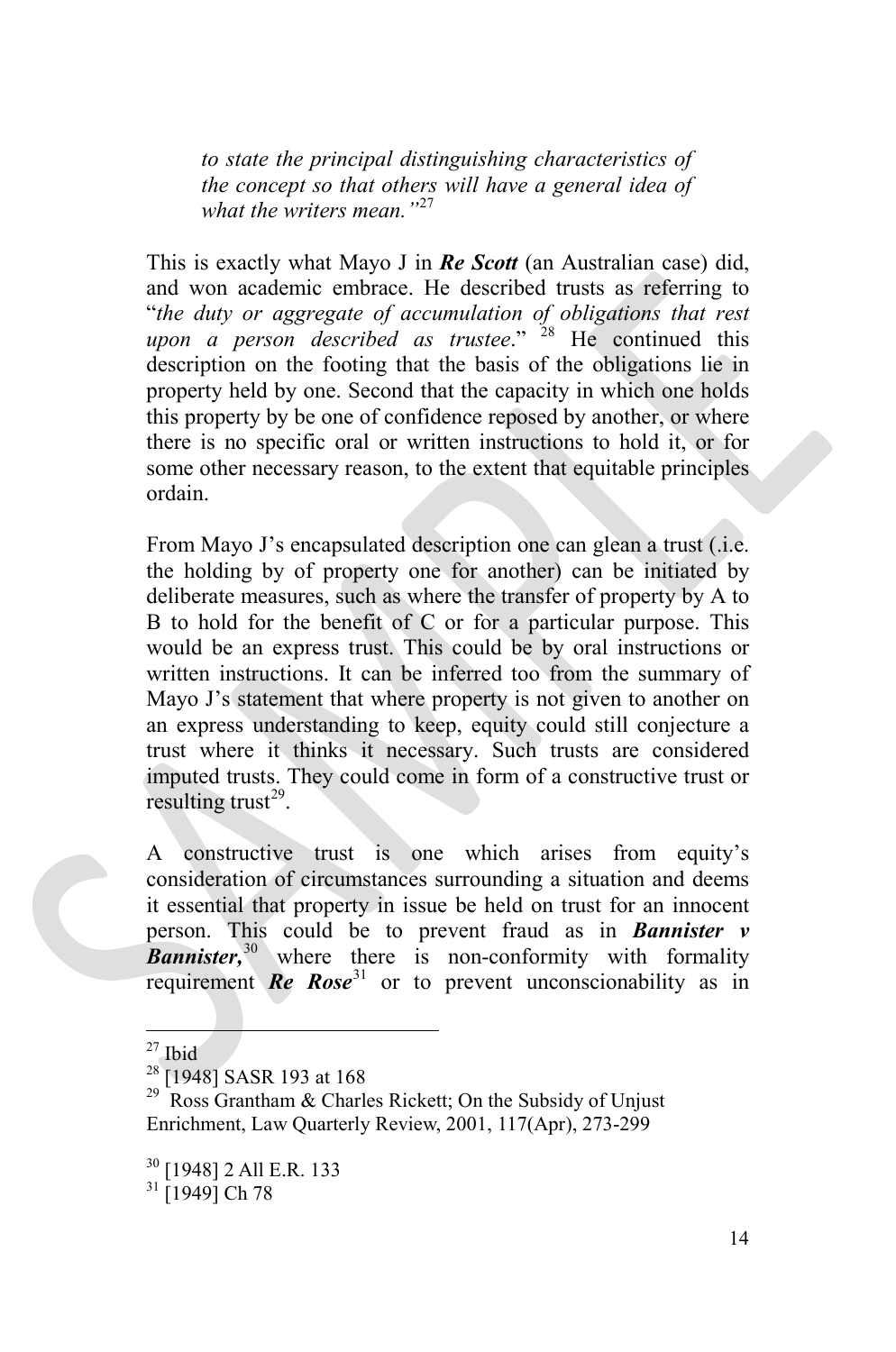**Pennington v Waine**.<sup>[32](#page-14-0)</sup> A resulting trust on the other will be one to arise as postulated by Lord Wilberforce in *Wesdeutche v Islington*  LBC<sup>[33](#page-14-1)</sup> where property is transferred to another voluntarily, and it is shown that it was not intended to be parted with by the transferor (type A resulting trust) or where there was an intention to benefit another but that benefit was not properly disposed. In either circumstance equity will ordain that the benefit or property result back to the original owner.

# **Application of the trust**

Having been able to deduce the major classifications of trusts based on their modes of creation, it is apt to discuss the applications of trusts. Adopting Graham Moffat's taxonomy of trust, we can identify four purposes. They are:

**1) Preservation of family wealth**: In the preservation of family wealth trusts can be created to prevent the alienability of dynastic property<sup>34</sup>. In other words a trust might be created to prevent the possibility to disposition of family property outside the family circle. This can be done by the adoption of a fee-tail trust settlement whereby property is given to A, that upon his demise it shall vest in B and upon her demise to her grandchildren. This offends the circulation of capital in the economy and to counter this, the **Perpetuities and Accumulations Acts**<sup>[35](#page-14-3)</sup> came were enacted to prevent remote vesting.

Tax considerations might warrant the need for trusts in other situations to protect family wealth. The upsurge in of the usage of discretionary trusts whereby property is transferred to a trustee for the benefit of unknown beneficiaries was due to the fact that the Revenue office will not be able to tax the settlor for the property which he had transferred, nor will the trustee be liable to tax on property held by them on trusts, so too will the unknown beneficiaries escape tax liabilities. Asides this there are other tax

<span id="page-14-0"></span>32 Mark Pawlowski, **Constructive trusts, illegal purpose and locus poenitentiae, Conveyancer and Property Lawyer, 2009, 2, 104-126**<br><sup>33</sup> [1994] 1 WLR 938<br><sup>34</sup> Laurence M Friedman, **The Dynastic Trust**, 1964, Yale LJ 547<br><sup>35</sup> Perpetuities and Accumulations Acts 1964 and 2009

<span id="page-14-2"></span><span id="page-14-1"></span>

<span id="page-14-3"></span>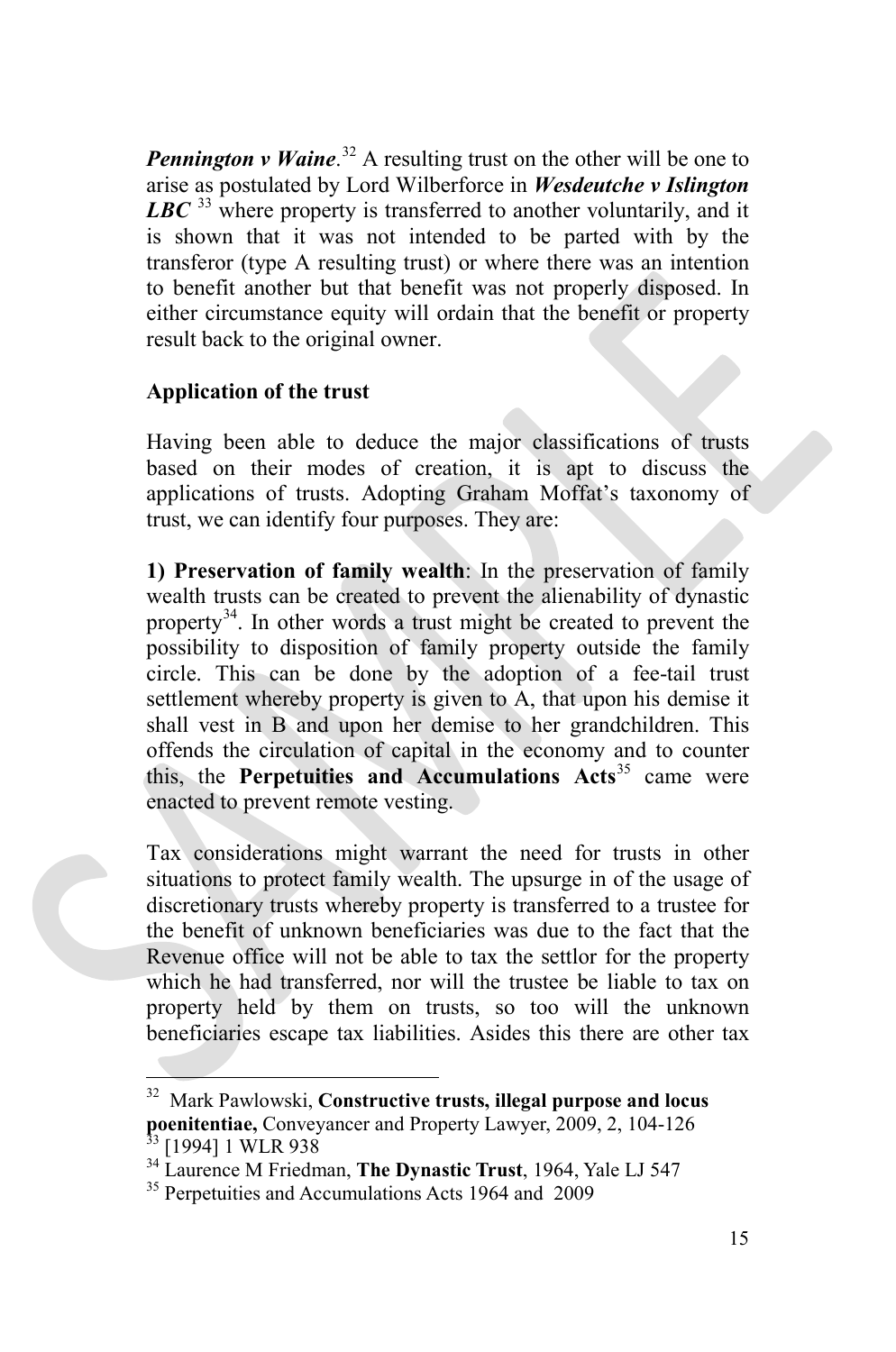advantages inherent in discretionary trusts.<sup>[36](#page-15-0)</sup>

There is also the use of offshore trusts, such as seen in *Vesty v IRC*, [37](#page-15-1) where families could transfer wealth to a tax-haven, while allowing it to generate income there and hold it on trust for some beneficiaries which in fact were them.[38](#page-15-2)

**2) Family Breakdown**: Before divorce a couple could make divorce settlements in which they would agree amongst each other how property acquired during marriage will be held or shared. A good example of this was seen in *Cannon v Hartley*. [39](#page-15-3) Even in circumstances where there were no express agreements as to how property will be shared upon family breakdown equity can impute trusts, on the basis of a constructive or resulting trusts depending on the circumstances of the case, in favour of a family member where there has been joint acquisition of property<sup>[40](#page-15-4)</sup>. Examples are seen in *Gissing v Gissing*<sup>[41](#page-15-5)</sup>, *McKenzie v McKenzie* <sup>[42](#page-15-6)</sup>and *Stack v Dowden* <sup>[43](#page-15-7)</sup> among others.

**3) Finance and Commerce**: For the promotion of financial and security purposes, trusts are very valuable. For instance where money is given to a company for a particular purpose a trust known as '*Quistclose Trus*ts' is considered to have been created in favour of the lender, so that the lender can supervise the borrower's usage of the funds and if possible retrieve it where it considers it is improperly been used. This was confirmed in *Twinsectra v Yardley*. [44](#page-15-8) There has been some recent debate into how creditors have been using the Quistclose Trusts has a method of making themselves secured creditors in the event the borrower

<span id="page-15-0"></span><sup>36</sup> Chris Whitehouse and Emma Chamberlain, **Trust Taxation**, Private

<span id="page-15-1"></span>Client Business, 2009, 3, 230-237<br><sup>37</sup> [1980] A.C. 1148<br><sup>38</sup> Mark McLaughlin, **Offshore Tax Planning**, 2009, Busy Practitioner.

<span id="page-15-4"></span>

<span id="page-15-3"></span><span id="page-15-2"></span>B.T.R. 2009, 3, 276-305<br><sup>39</sup> [1949] Ch 213<br><sup>40</sup> Graham Moffat, Trusts Law, 5<sup>th</sup> edition, 2009, pg 607.<br><sup>41</sup> [1971] AC 886<br><sup>42</sup> [1970] 3 All ER 1034<br><sup>43</sup> [2007] UKHL 17<br><sup>44</sup> [2002] 2 All ER 377

<span id="page-15-5"></span>

<span id="page-15-6"></span>

<span id="page-15-7"></span>

<span id="page-15-8"></span>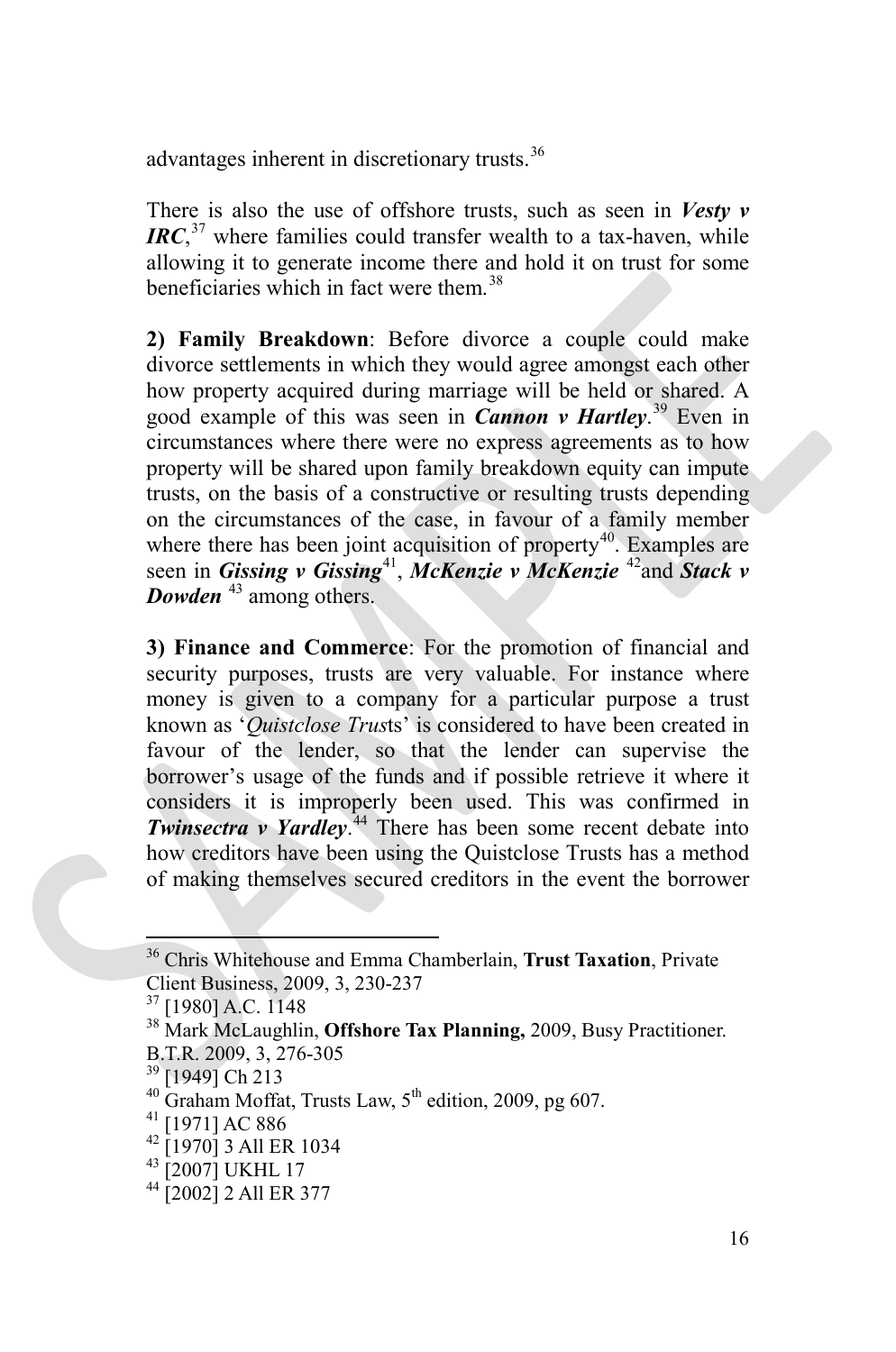goes into liquidation.<sup>[45](#page-16-0)</sup>

Trusts might be created within commercial circles also where *Romalpa clauses* are inserted into contractual terms .i.e. clauses which still confer the seller with proprietary rights over goods sold (retention of title). Therefore until the buyer has met the conditions of the seller, he cannot treat the goods bought has his property. He therefore holds a trust over the goods in favour of the seller.<sup>[46](#page-16-1)</sup>

**4) Voluntary activities:** Trust could be created to promote certain acceptable public purposes under the head of charitable trusts. Trusts which are intended to education, religion, alleviate poverty and to promote public welfare.<sup>[47](#page-16-2)</sup> Trusts could also be used to promote non-charitable aims such as the maintenance of public buildings, the provision of domestic animals, etc among other non $charitable ends$ <sup>[48](#page-16-3)</sup>

Beyond Moffat's Taxonomy trust could be employed to ends such as the joint acquistion of property, for caretaker purposes such as the care of one's disabled relatives and the funding of one's relatives children at university.<sup>[49](#page-16-4)</sup>

<span id="page-16-0"></span> $45$  Wayne Beglan, Alice Belcher, Jumping the Queue J.B.L 1997 Jan – *'attractive to those who provide loans where they would otherwise become simple unsecured creditors'*

<span id="page-16-1"></span><sup>&</sup>lt;sup>46</sup> *Indian Oil v. Greenstone Shipping* [1987] 3 WLR 869<br><sup>47</sup> David Hayton and Marshall, op. Cit, page 429<br><sup>48</sup> Ibid, page 201<br><sup>49</sup> Graham Moffat. Op Cit, page 33-37.

<span id="page-16-2"></span>

<span id="page-16-3"></span>

<span id="page-16-4"></span>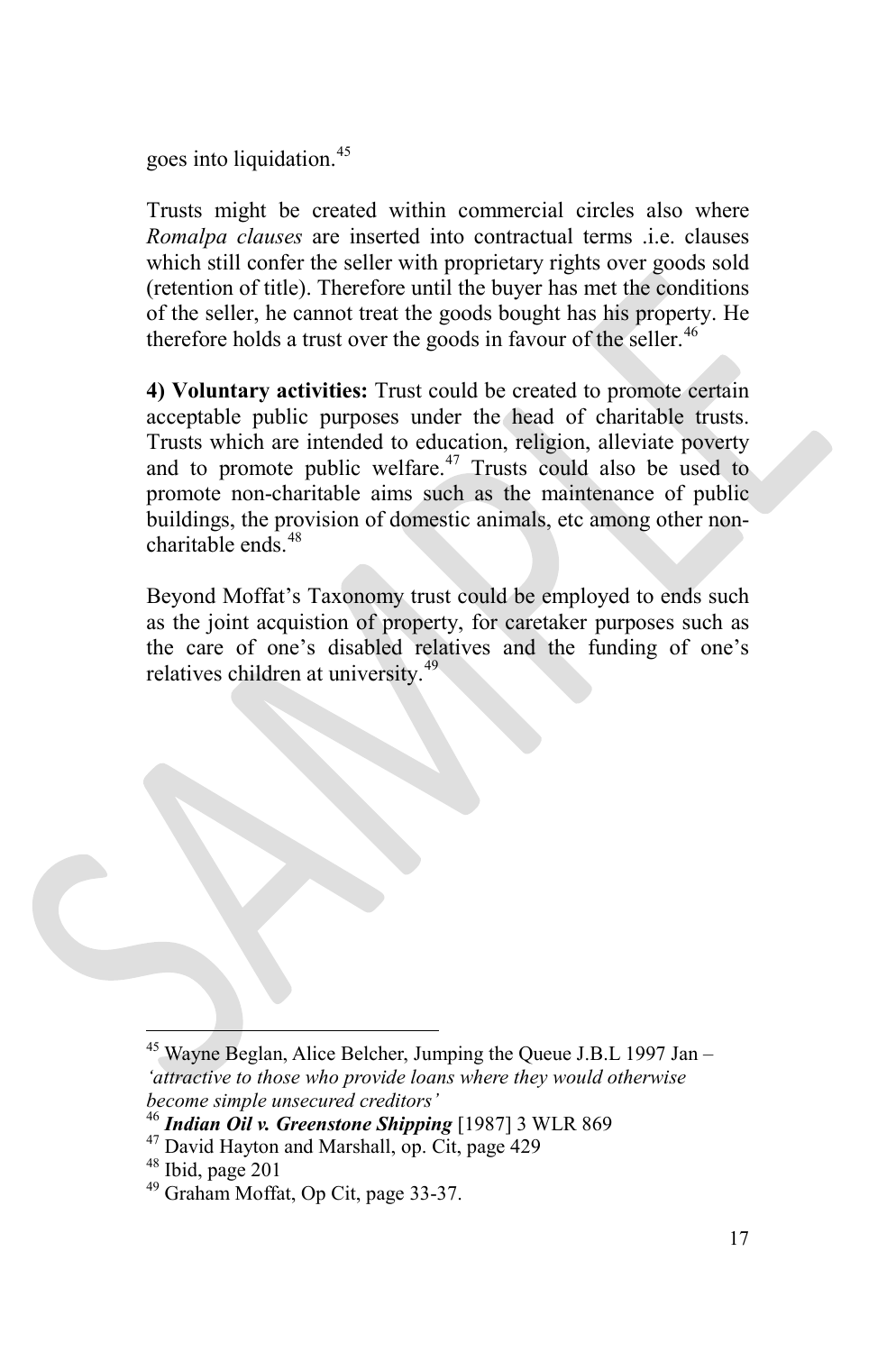# **Chapter 3 - The Three Certainties**

## **Essay Question 1**

Discuss how the courts have approached the various tests for certainty of objects for express trusts.

#### **Answer**

This paper will first introduce the concept of certainty. The paper will then discuss the test of certainty for objects. It will critically look at the test that has been developed for fixed trust, a discretionary trust (or trust power), and a mere power. This paper will examine the development that has been made in respect of the test for objects in discretionary trusts. In particular it will examine the cases of *Mcphail v Doulton*<sup>[50](#page-17-0)</sup> and *Re Baden* (No 2).<sup>[51](#page-17-1)</sup>

Certainty is a condition of validity for a trust. When a trust is created if it is to be valid it must satisfy the certainty tests. There are said to be three certainties which a trust has to meet, certainty of intention, subject matter and objects. <sup>[52](#page-17-2)</sup> The standard authority is *Knight v. Knight[53](#page-17-3)* in which Lord Langdale MR stated:

*"First, if the words are so used, that upon the whole, they ought to be construed as imperative; Secondly, if the subject of the recommendation or wish be certain; and, Thirdly, if the objects or persons intended to have the benefit of the recommendation or wish be also certain."*

Objects are a generic term, but here the term certainty of objects is used to describe or define the beneficiaries, more precisely who the objects are, what they are to receive and

<span id="page-17-2"></span>

<span id="page-17-1"></span><span id="page-17-0"></span><sup>&</sup>lt;sup>50</sup> [1971] AC 424<br><sup>51</sup> [1973] Ch 9<br><sup>52</sup> Speirs, A., *Escape from the Tangled Web*, [2002] 3 Web JCLI at <http://webjcli.ncl.ac.uk/2002/issue3/speirs3.html>

<span id="page-17-3"></span> $53$  (1840) 3 Beav 148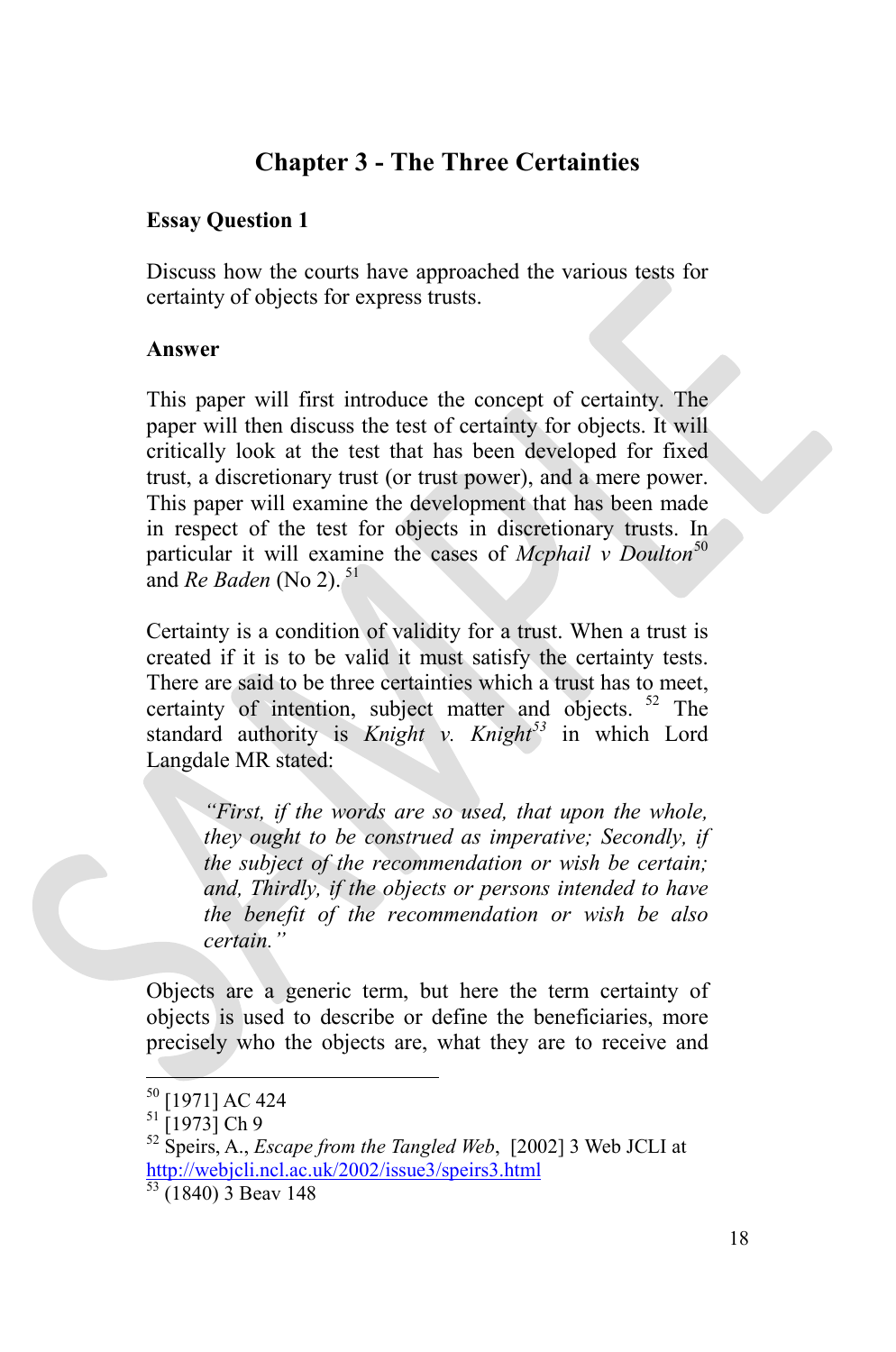when they will receive it. The concern is the beneficiaries have to be certain and identifiable.<sup>[54](#page-18-0)</sup> Lord Willberforce has indicated the object of a trust does not have to be absolutely certain, just "*sufficient"* certain with "*practical certainty"*, moreover, the "*administrative assistance"* suggests where certain types of cases will go to court on a constructive summons and the court will provide constructive meaning of a trust instrument. $55$ 

The certainty test varies according to the nature of the trust, for a fixed trust there is need for a greater degree of certainty, because the trustees are mechanically implementing the trust. Contrast to a discretionary trust, the trustees are exercising discretion anyway, thus it is not so important if the beneficiaries are not so well defined. Contrasted to powers, there is even less need for a sufficient practical certainty needed than with discretionary trusts.<sup>[56](#page-18-2)</sup>

The concern for the court is that the object of the trust must be certain arid identifiable. This is not an easy task, for example consider the bequest *"my house Whiteacre and £50,000 on trust for my brother Tom"*. This bequest would cause no problems if I had only one brother Tom. However, if I had two brothers named Tom then complications will arise in ascertaining who the trust was intended. Thus the law of trusts creates special rules to determine objects which vary according to the type of the trust arrangement. The rules differ according to whether there is a fixed trust; a discretionary trust (or trust power); or a mere power.<sup>[57](#page-18-3)</sup> Once the test of that particular category is fulfilled the court will hold there to be certainty of objects. Failing this test will mean the power or trust fails.

Fixed are such that the trustees have no discretion in the

<span id="page-18-0"></span><sup>&</sup>lt;sup>54</sup> Klinck, D. R. McPhail v. Doulton and Certainty of Objects:

<span id="page-18-1"></span>A'Semantic'Criticism"(1988). Ottawa L. Rev., 20, 377.

<span id="page-18-2"></span><sup>&</sup>lt;sup>56</sup> Havton, D. J., Marshall, O. R., & Nathan, J. A. (1986). Cases and Commentary on the Law of Trusts. Stevens.

<span id="page-18-3"></span><sup>57</sup> Penner, J. (2014). The law of trusts. Oxford University Press.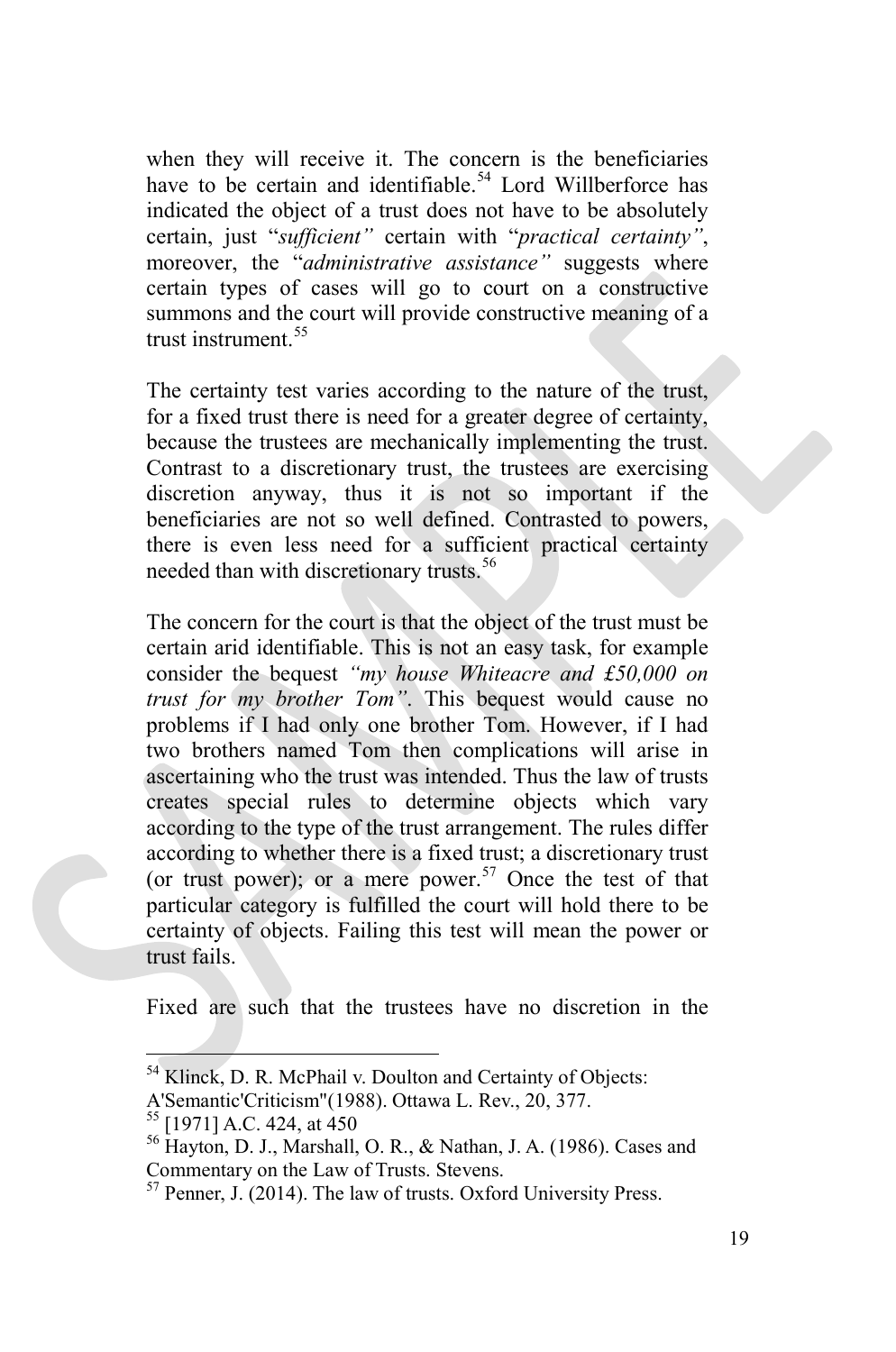carrying out of their duties. It follows from this that the test for objects in a fixed trust is the complete list test. This means that a complete list of all the objects needs to be able to be drawn up for it to be certain. For example *"£150,000 to be divided equally between, my sons"*, this means all my sons will be identifiable through a list and then they can be said to be in that class of objects, as observed by Jenkins LJ in *IRC v Broadway Cottages*. [58](#page-19-0) If the complete list cannot be drawn up the trust fails.<sup>[59](#page-19-1)</sup>

A mere power or trust power is where the trustee has absolute discretion whether to nominate a beneficiary and ultimately make a gift or not. The obligation is not imperative. Thus because the powers are completely discretionary, there is no need to have a complete list. The test that is used with powers is the *is or is not test*. [60](#page-19-2) If the trustees can make a list of objects and non-objects then the power will not fail for uncertainty. This test was laid down in the case of in *Re*  Gulbenkian's Settlements.<sup>[61](#page-19-3)</sup>This case concerned a trust where the trustees had a power to apply income from the trust fund to maintain, *"any person in whose house or in whose company or in whose care Gulbenkian may from time to time be residing"*. The House of Lords held to determine if a power was valid the *"is or is not test"* was the correct test for powers.

A discretionary trust is where the trustees are asked to use discretion when exercising their functions. This is the type of trust where the trustees can appoint one or all of the potential beneficiaries. Prior to 1971 were no appointment was made, the court had the power to carry into effect the trust and would usually make an equal division between members.<sup>[62](#page-19-4)</sup> Therefore

<span id="page-19-1"></span><span id="page-19-0"></span> $^{58}$  [1955] Ch 20<br><sup>59</sup> Harris, J. W. (1970). Discretionary Trusts. An End and a Beginning?. The Modern Law Review, 686-691.<br><sup>60</sup> Hopkins, J. (1971). Certain Uncertainties of Trusts and Powers. *The* 

<span id="page-19-2"></span>*Cambridge Law Journal, 29*(01), 68-102.<br><sup>61</sup> [1970] AC 508<br><sup>62</sup> Moffat, G. (2005). *Trusts law: text and materials*. Cambridge

<span id="page-19-4"></span><span id="page-19-3"></span>University Press.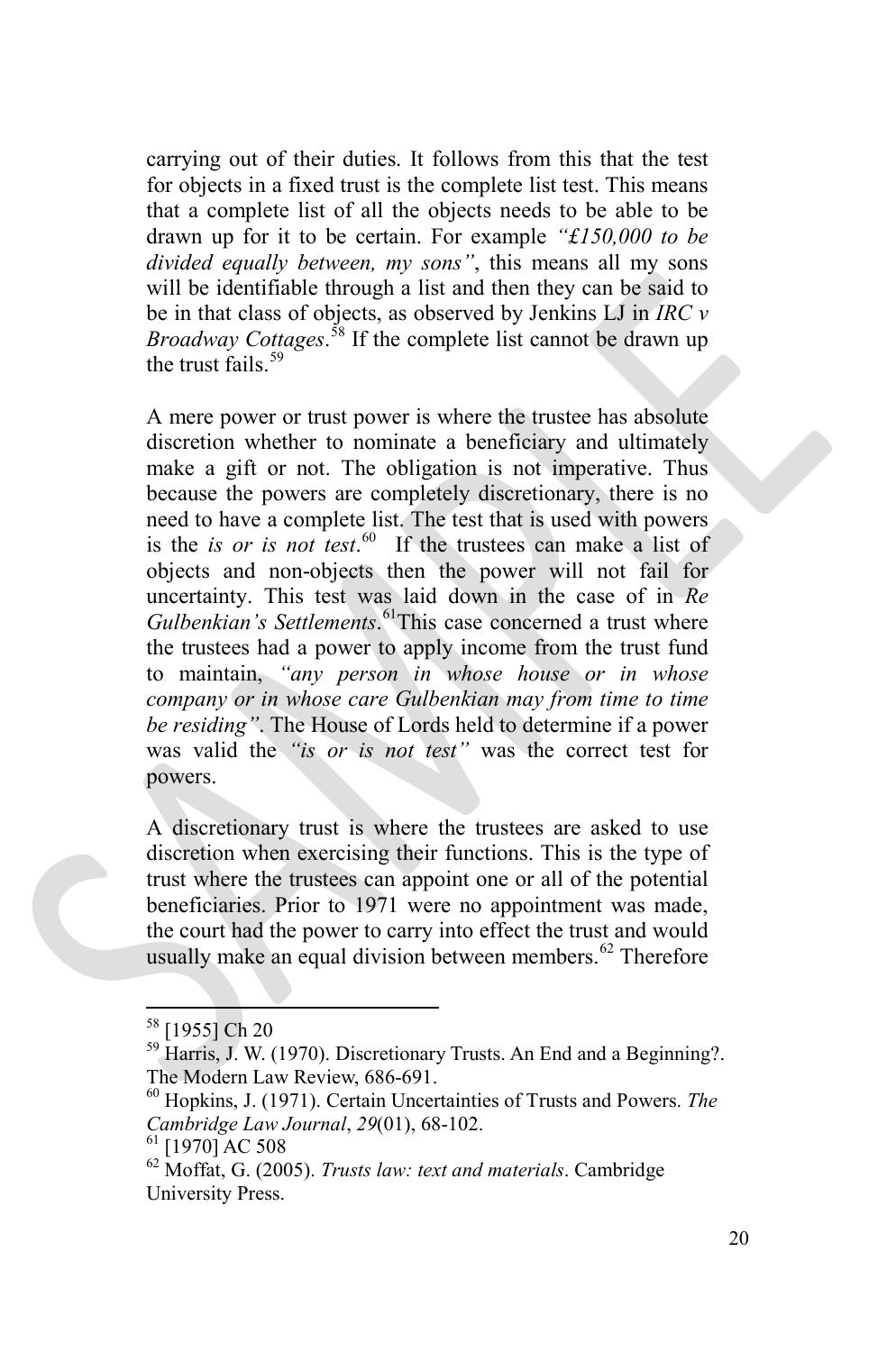the test was that a complete list needed to be drawn up of all objects and same as fixed trusts, failing this the trust would fail. The authority for this was *IRC v Broadway Cottages Trust Ltd*. [63](#page-20-0) This case created significant problems because, during the last century there was a development of large discretionary trusts, with many hundreds of thousands of beneficiaries, mainly in connection with pension funds or trusts for employees set-up by companies.  $64$  They were often drawn up a discretionary trusts rather than powers of appointments and the problem with *IRC v Broadway Cottages Trust* was that it happened to invalidated lots of pension trust instruments, because it was inherently its nature, to be for large groups, whose beneficiaries could not be drawn up onto a complete list.<sup>[65](#page-20-2)</sup>

After 1971the test for certainty of objects in respect of discretionary trusts was changed in *Mcphail v Doulton*. [66](#page-20-3) The House of Lords considered the clause: *"the trustees shall apply the net income of the fund in making at their absolute discretion grants to or for the benefit of any of the officers and employees and ex-employees of the company or to any relatives or dependants of any such persons in such amounts....*" the court held the correct test to be applied to determine certainty of objects was the list test. The House of Lords held the difference in tests between the discretionary trust (complete list) and mere powers (is or is not) was arbitrary, illogical and embarrassing. They therefore overruled the complete list requirement and brought the test for discretionary trusts in line with powers. The House of Lords held that the appropriate test for discretionary trusts was the *Gulbenkian* test, i.e. that a trust will be valid if it could be said with certainty that "*any given individual is or is not a member of the class"*. [67](#page-20-4)

<span id="page-20-1"></span><span id="page-20-0"></span> $<sup>63</sup>$  [1955] Ch 20<br> $<sup>64</sup>$  Moffat, G. (1992). Trusts law: a song without end?. The Modern Law<br>Review, 55(1), 123-139.</sup></sup>

<span id="page-20-2"></span> $65$  Harris, J. W. (1970). Discretionary Trusts. An End and a Beginning?. *The Modern Law Review*, 686-691.<br><sup>66</sup> [1971] AC 424<br><sup>67</sup> Per Lord Wilberforce

<span id="page-20-3"></span>

<span id="page-20-4"></span>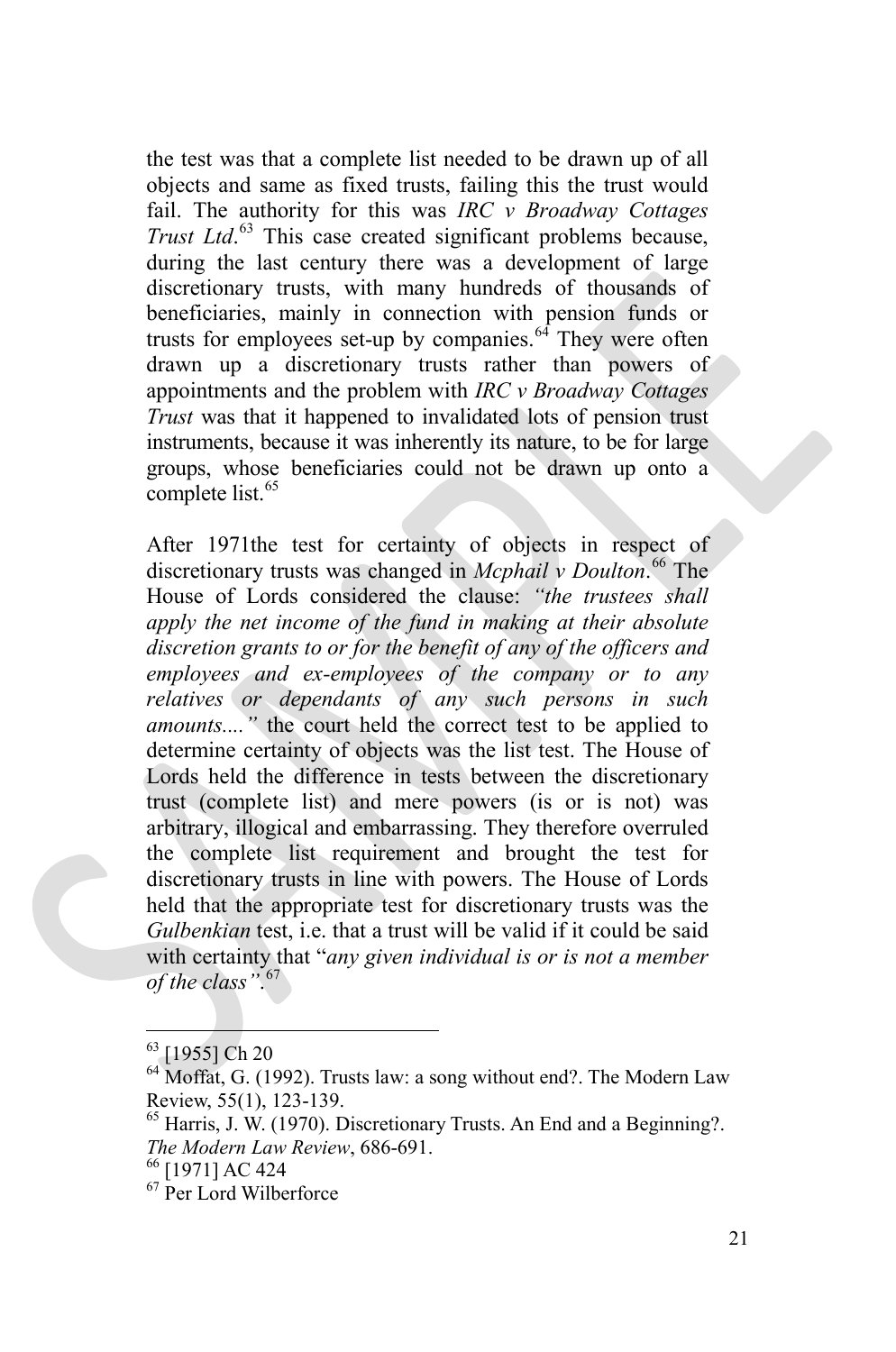There were two dissenting judges that argued discretionary trusts should be subject to a complete list test because first to execute a discretionary trust (Lord Hodson) you must know every possible beneficiary, because you have to consider each possible beneficiary, this cannot be done without a complete list. Second if the trustees fail to carry out a trust, the act must be able to act on their default, because of the traditional rulings of equity is equality, the court has to divide the trust equally and if there is no complete list test the court is unable to perform this task. Lord Willberforce who stated in a discretionary trust you do not have to consider every possible beneficiary represented the majority; it is enough if you survey the field. To survey the field you do not need to use a complete list the *is or is not test* is sufficient. Secondly, referring to Lord Hodnson second point, if there is a default the court does not need a complete list either, because it is silly to dived the trust equally in that type of case, in a discretionary trust for hundreds and thousands of people, he suggested an alternative method of distribution, such as appointing new trustees, a new scheme of distribution, to be checked by the court.

In the case of *Mcphail v Doulton* once the court had made that decision the trustee's tried to implement the trust, but there was further litigation over what was actually meant, by the is or is not test. They remitted the case back to the Chancery Division where the case became accepted as *Re Baden* (No 2).<sup>[68](#page-21-0)</sup> Each judge had a different opinion of what was meant by the *is or is not test*. The trust was upheld although each judge provided a distinct stance as to the *is or is not test*.

Lord J Sachs emphasised that the court was concerned with conceptual certainty test and not evidential certainty. Sachs LJ was able to validate the trust only by adopting very wide definitions of both *"relatives"* and *"dependants",* enabling a clear line to be drawn between those who were within and without the class. Sachs LJ opined that relatives were defined as any persons who are linked by a *"common ancestor".* The meaning of people with a common ancestor is clear although,

<span id="page-21-0"></span><sup>68</sup> [1973] Ch 9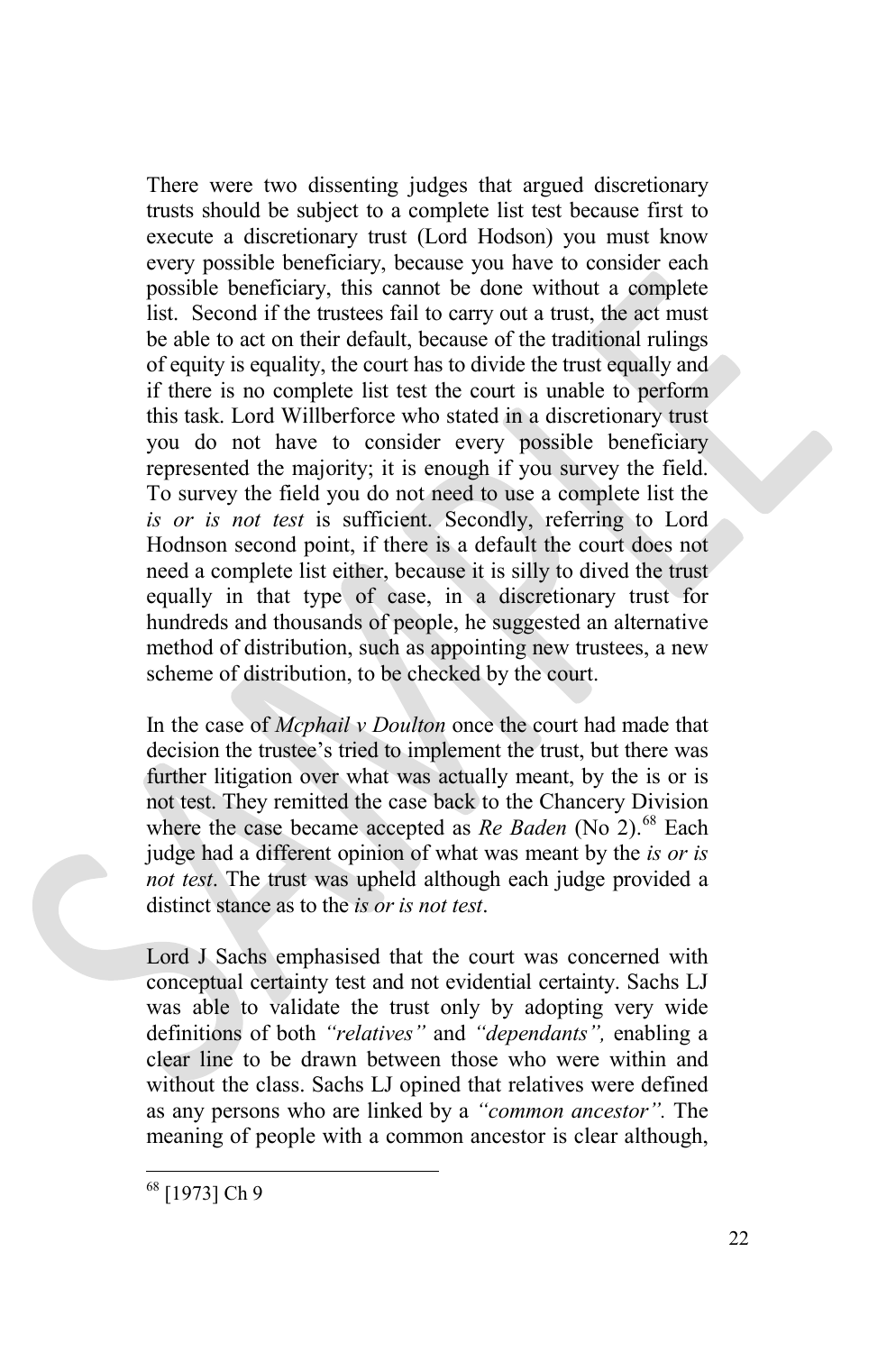it is clear there may also be evidential problems, Sachs LJ believed evidential certainty was not an issue here. He observed that *"dependants"* had already been defined by the courts, for example in relation to the Workmen's Compensation Act 1897, but he was also able to adopt a bright line definition by taking the view *"that any one wholly or partly dependent on the means of another is a "depend-ant"."* 

Lord J Stamp emphasised that the *is or is not test* was not only about conceptual certainty, a class can be conceptually certain, but it can still fail the *is or is not test* because of evidential uncertainty. The trustees are to make a comprehensive survey of the range of objects, but Sachs LJ did not believe the trust would necessarily fail if at the end of the survey, it was unfeasible to draw up a list of each beneficiary. Stamp LJ opined that relatives defined as any persons who are linked by a common ancestor, was evidentially uncertain. Stamp LJ would have taken the view that the trust failed, had it not been for the fact that he felt compelled to follow an early House of Lords authority, which held a discretionary trust for *"relations"* was valid, *"relations"* being defined in a narrow way for distribution purposes as *"next of kin".* 

It would seem Sachs LJ would uphold a trust that cannot be carried out, it is very well saying all you need is conceptual certainty, but if you do not have any evidential certainty the trust will not be viable. Stamp LJ recognises the realities; you should not validate a trust, which cannot be carried out. One objection is that the way Stamp LJ interpreted the is or is not test, seems to resurrect the complete list test for discretionary trusts which was rejected by the House of Lords as the incorrect test. Stamps view that you have to be able to establish evidential certainty and who is in the class and who is not, this makes it unnecessarily strict on the class, which more or less amounts to resurrecting the complete list test.

Lord Megaw took a different route. He required a substantial number of people being able to be shown with certainty that they fall within the class. This is a rather unclear type of test because clearly it is not enough to be able to show that *one*  person is certainly within the class, as this test was rejected in